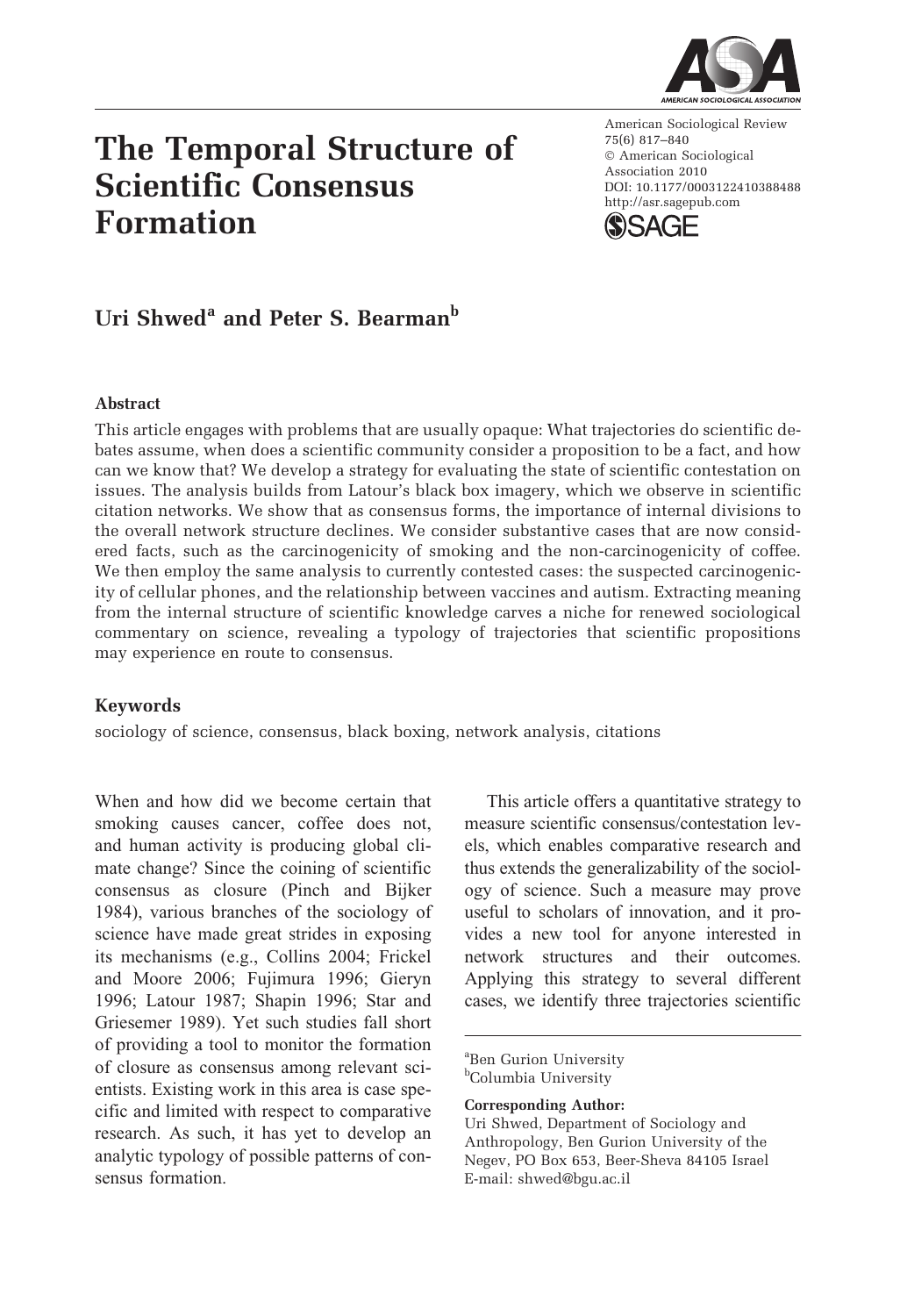propositions assume on their way through contestation to consensus among practicing scientists: (1) spiral, in which substantive questions are answered and revisited at a higher level; (2) cyclical, in which similar questions are revisited without stable closure (Abbott 2001); and (3) flat, in which there is no real scientific contestation. This typology emerges from empirical analysis of controversies and offers terms for rapprochement between qualitative and quantitative analyses of science.

Detecting consensus is not trivial, as some level of contestation is always present in science. Scholars dispute previous findings or point to literature gaps to establish their own footholds in the field (Bourdieu 1975; Merton 1973). This everyday, normative level of contestation is benign, particularly compared with debates of epistemic rivalry, in which strongly entrenched camps disagree on core issues.<sup>1</sup> In contexts that harbor extra-scientific interests, such as the hazards of smoking, interested groups may exaggerate normative contestation levels to claim that the extant scientific knowledge is inconclusive (McCright and Dunlap 2000; Proctor and Schiebinger 2008). An important contribution of science and technology studies (STS) is to make such political manipulation more transparent and harder to exercise (Oreskes 2004a) by delivering science to many publics (Collins and Evans 2002; Latour 2004; Moore 1996) and delivering lay voices to science (Epstein 1998; Jasanoff 2004; Rowe and Frewer 2005). However, qualitative engagement with truth, rather than consensus, can only pass judgment after the fact. A third wave in the sociology of science seeks ways of assessing science and promoting informed policy discussions (Collins and Evans 2007; Latour 2009; Weinel 2008). This is the task we embark on here.

The logic of the strategy we propose is rooted in Collins's (1975) ''bottled ships'' metaphor, which Latour's conception of black boxing elaborates: When a proposition is stable (i.e., a consensual scientific proposition or a functioning machine), its internal elements are concealed. While a proposition is in the making and still contested, however, the interactions between its internal elements are visible. We export this insight to the macrostructure of scientific citation networks and employ a network community-detection algorithm (Leicht and Newman 2008) to evaluate the degree of internal divisions in scientific literatures. The analysis allows us to distinguish epistemic rivalries from benign contestation: When different factions debate a scientific issue, they create distinct regions in a citation network. In epistemic rivalries, such network regions are a defining characteristic of a network's structure. When consensus over an issue emerges (and only benign contestation remains), the salience of these regions to the overall network structure diminishes. To account for temporality, we develop a novel approach to answer Pickering's (1993) critique that quantitative analyses are inherently ex-post in their relation to science. We unfold the emergent temporality of scientific debates by identifying a new property of such disputes: the relevant temporal length of scholarly interaction. By capturing the temporality of consensus formation, we discover that scientific literatures can follow three trajectories—spiral, cyclical, or flat.

We apply our analysis strategy to four cases in which experts' reports identify the timing of consensus accomplishment: the carcinogenicity of smoking, solar radiation, and coffee, as well as anthropogenic climate change.<sup>2</sup> A fifth validating case is the controversy regarding gravitational waves, which Harry Collins (e.g., 2004) studied extensively. Our analysis reveals consensus earlier than do expert evaluations. Having validated our measure compared with existing authoritative mechanisms, we then apply the method to two additional cases of current relevance: Do cellular phones cause cancer, and do vaccinations cause autism? We find that there is no real contestation within the scientific community about these questions.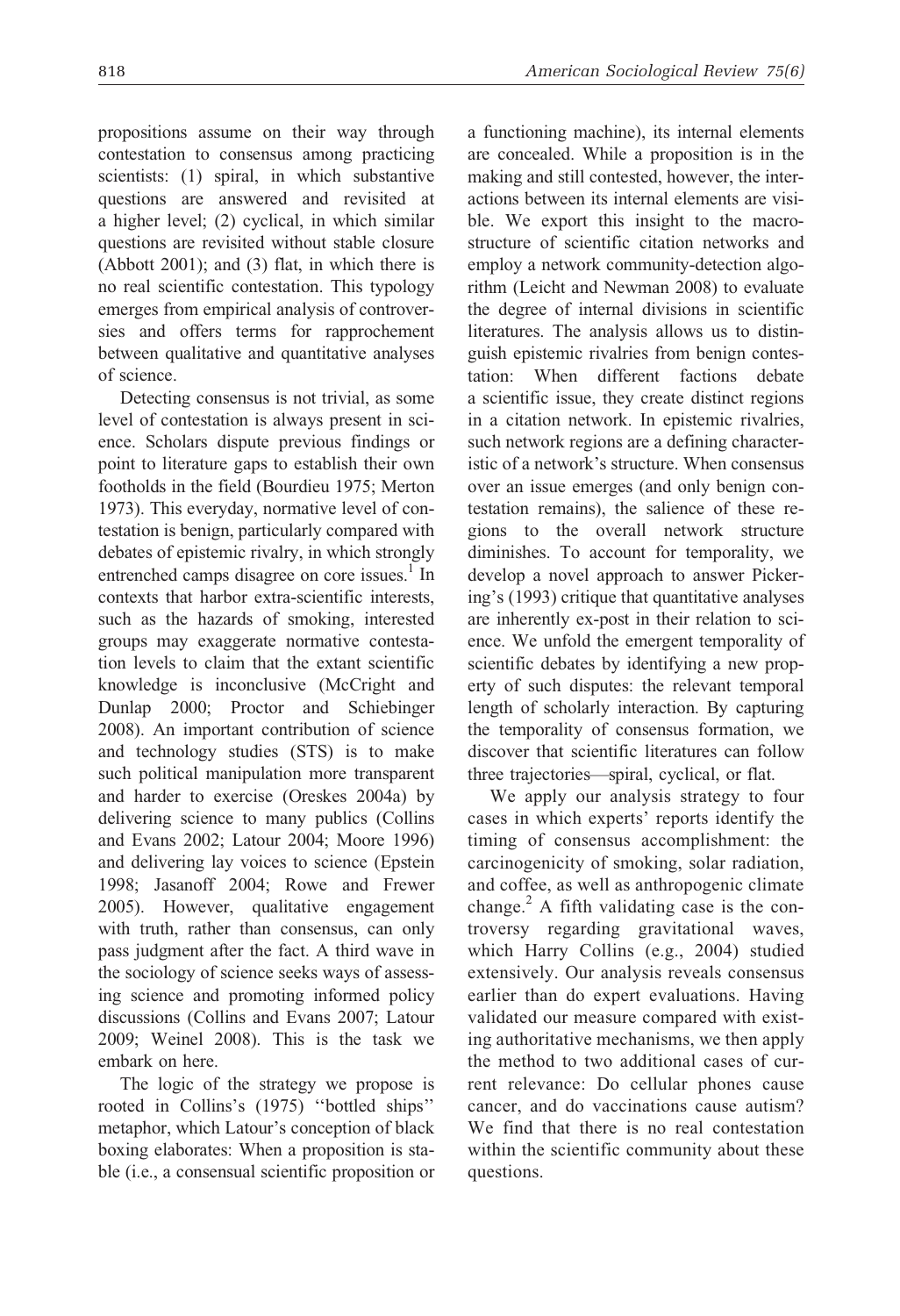## EXISTING LITERATURE

Studying scientific consensus and closure is a major focus of recent work in the sociology of science. Different streams within the sociology of science expose how scientific consensus is not a direct consequence of new findings but is shaped by extra-scientific factors such as culture (Hess 1995), power and funding (Martin and Richards 1995), politics (Epstein 1998), and personal credibility (Leahey 2005; Shapin 1994). In addition, consensus results from social processes within the core set of practicing scientists who negotiate results (Collins 1974, 1992, 2004), demarcate knowledge claims (Gieryn 1999; Wynne 1996), construct boundary objects to conceal conflict (Star and Griesemer 1989), employ micro-politics of translation (Latour 1987), and fortify bandwagon practices (Fujimura 1996). A next step is to develop a strategy that allows for easy comparison across cases.

Generally speaking, scholars identify consensus by immersing themselves in a cognitive scientific domain and then report their conclusions on the status of the field. Studies of scientific consensus thus leave its detection entirely in the hands of experts, be they practitioners of the issue under scrutiny or expert sociologists of science. Oreskes's (2004b) report of consensus on climate change offers one influential example. However, when deep understanding of each case is required merely to assess its consensus level, comparative research that sorts and qualifies the plethora of consensus forming mechanisms becomes difficult. The sociology of expertise suggests moving beyond expert filtration of knowledge by developing general rules to assess different expert claims (Collins and Evans 2007; Weinel 2008). In this article, we provide such a strategy using scientific products as data.

Sociologists of science used to quantify consensus either by asking practitioners about it (Biglan 1973; Hargens and Kellywilson 1994), by journal rejection rates (Hargens 1988; Hargens and Kellywilson 1994), by (inverse) lengths of published abstracts, by cohesiveness of graduate training (Ashar and Shapiro 1990), or by agreement between different reviewers of grant proposals (Cole 1983). These studies examine consensus levels in disciplines. Disciplines, however, are not the arenas of scientific progress (Cole 1983; Kuhn 1970). While detecting consensus in disciplines answers an interesting question, it is not the central concern here. Science advances around sub- and multi-disciplinary puzzles, as evident by the breadth of contributors to the report of the Intergovernmental Panel on Climate Change (IPCC 2007).

Quantitative attempts at measuring scientific consensus on issues, rather than disciplines, are rare (Cole and Zuckerman 1975). Following their lead, Evans (2007a) recently analyzed discursive-consensus formation on subdebates (which might proxy the substantive consensus we investigate). Overall, however, Cole and Zukerman's effort ended prematurely (Wray 2005). Before finding a meaningful measure of scientific consensus, sociologists stopped searching.

This abandonment of the search for a consensus measure followed the emergence of the sociology of scientific knowledge (SSK), which diverted attention from classic, Mertonian sociology of science (Zuckerman 1988). SSK mastered a qualitative gaze into scientific knowledge. Classic sociologists of science sought a consensus measure because they were reluctant to engage with scientific content. SSK and later scholars abandoned the search for a consensus measure because they had no reason to short circuit their engagement with domain knowledge. In doing so, SSK gave up on the manipulation of scale that makes comparative studies important and influential.

Recent works from organizational theory and social movement research offer a systematic examination of the dynamics of scientific claims and fields, as well as their effects on society (see Frickel and Gross 2005; Frickel and Moore 2006; Owen-Smith and Powell 2008). Such studies abandon the distinction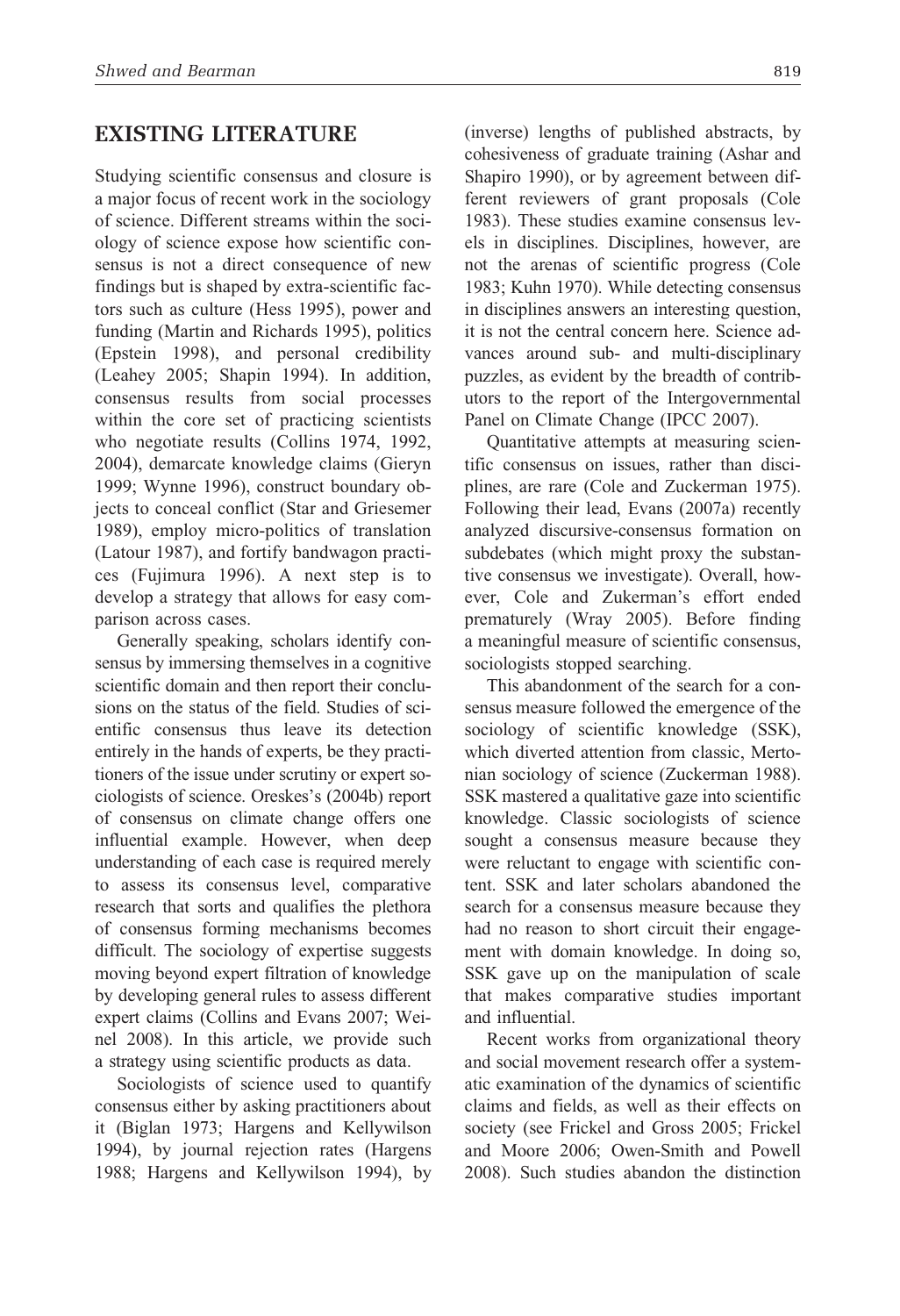between external and internal influences on science, revealing both as crucial. Science operates in a co-constitutive environment of organizations and networks that is shaped by social, technical, and economic changes (Powell et al. 2005; Smith-Doerr, Manev, and Rizova 2004), as well as by funding (Evans 2007b; Hess 2006), geographical embeddedness (Whittington, Owen-Smith, and Powell 2009), and a host of micro strategies (Powell and Colyvas 2008). Therefore, this tradition may benefit from our conceptualization of consensus.

In this article, we supplement such investigations of ''why we know'' with a comparative framework to examine ''when we know.'' We show that it is possible to time consensus and to compare it across cases without demanding domain expertise of the analyst. The focus on timing opens new questions for organizational theory and the sociology of science. For science, the simplest of these—and perhaps the most important—is what do the trajectories of scientific propositions look like?

## BLACK BOXING FACTS

How do we know when something is a fact? Oreskes (2004b) asserts that science should be evaluated by its inscriptions—that is, when an entire scientific literature agrees on something, we can treat it as a fact. Making such a claim requires domain-specific expertise. This demand hinders comparative research and introduces potential biases. Oreskes, for example, codes climate change publications into groups characterized as supportive, skeptical, and indifferent. It is not surprising that skeptics challenged her selection and coding schemes. By identifying a structural measure of consensus, we minimize experts' discretion. Actor Network Theory (ANT) shares this goal.

Our theoretical model can be traced back to Collins's (1974) idea that facts are like ships in bottles and we should study these ships/facts as they are being built; that is, as a core set of practicing scientists transform several possible answers to a question into one correct and several erroneous answers (Collins 2004), where correct and erroneous reflect only an agreement in the scientific community at a given time, not some transcendental truth. Latour (1999) elaborated this notion into the broad ANT concept of black boxing and detailed what we may find in its formation process: A black box is an apparatus that conceals its internal elements, which are viewed only through inputs and outputs (Latour 1987, 1999). A working computer is a black box with a keyboard (for inputs) and a screen (for output). Only when the computer malfunctions, or as it is assembled, can we see that it is really a network, tying together chips, magnets, service providers, and so on. Similarly, the proposition ''smoking causes cancer,'' stated today, needs no proof; it works and is tied into a vast network of persons, substances, studies, and policies. The entire epoch (of statistical inference, tragic deaths, chemical processes, and genetics) that once showed that smoking causes cancer is concealed. Its elaboration is no longer required because the proposition is connected to every cigarette carton and life insurance application. Its internal elements (e.g., chemicals and statistics) already work together, so their connections do not require explication. Consensus formation is a blackboxing process: the weaving together of multiple elements of scientific propositions until their internal divisions are well hidden.

We can observe black boxing in citation networks, or more precisely, in representations of scientific papers connected by citations. Empirical and theoretical work suggests that citations most often signal agreement.<sup>3</sup> This probabilistic property induces identifiable areas in the citation network characterized by denser interactions—what can be identified as network communities even when one is blind to citation type (e.g., favorable, opposing, or ceremonial). Consequently, the network structure that emerges from citation networks of contentious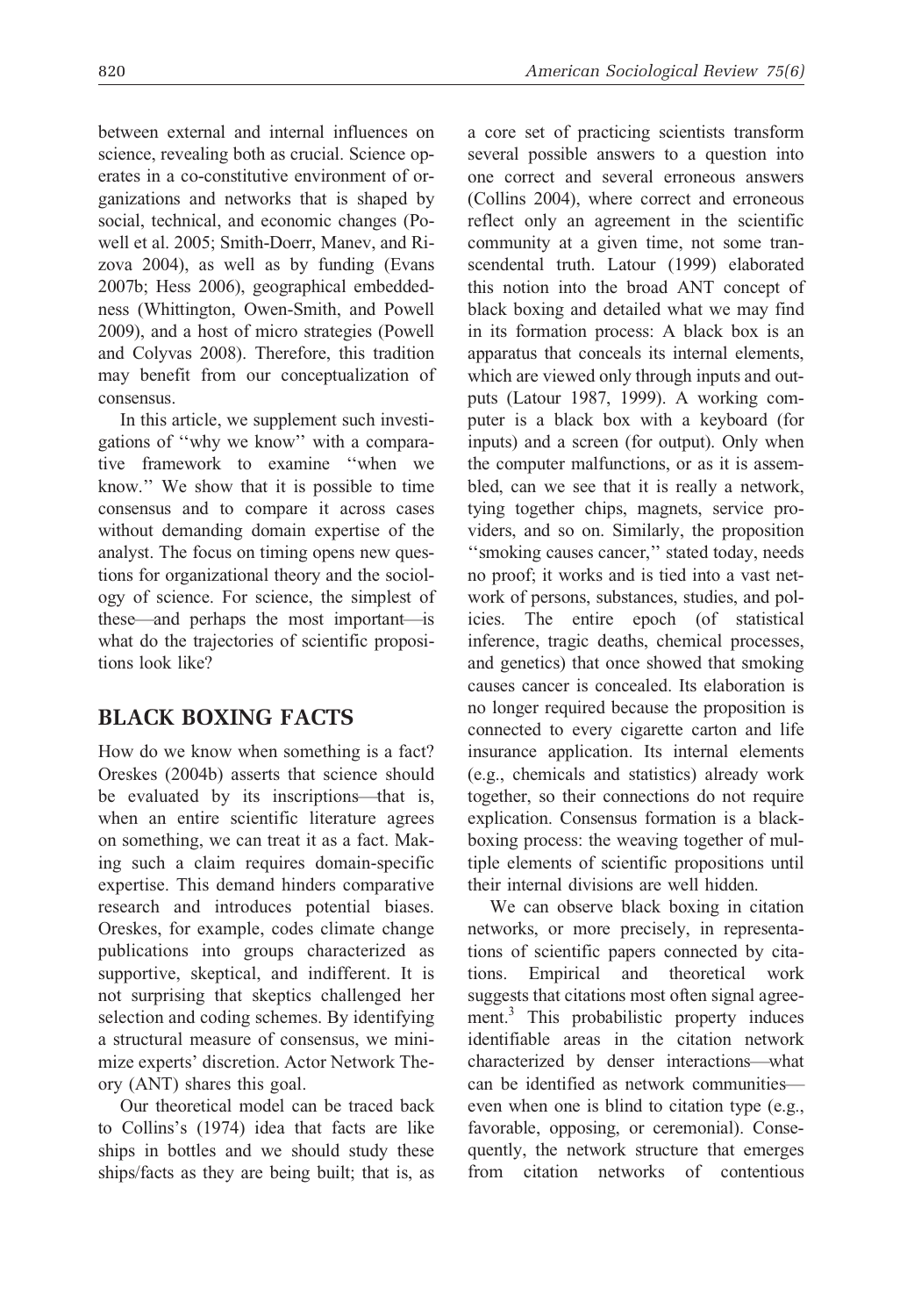literatures is characterized by relatively segregated communities. Of course, communities are not completely segregated, as not all citations are favorable. Yet both Merton's and Latour's theories, as well as Hanney and colleagues' (2005) findings, suggest that contentious literatures should exhibit a salient community structure. It follows that the salience of communities to a network's typology is measurable; a reduction in community salience of citation networks over time should point to consensus formation in the literature.

In this article, our empirical task is to consider this proposition. After empirically showing that community salience measures consensus, we can identify patterns of consensus formation. The many insights on micro processes of consensus formation reviewed earlier provide little help for identifying the macro patterns of its formation over time. Mulkay, Gilbert, and Woolgar (1975) argue that there are three stages in the lives of problem areas: exploration, in which unconnected scientists explore a new problem independently; followed by unification, in which the explorers become the leaders of a unified, exponentially growing field; and finally decline/displacement, caused by the institutionalization of the field, which restricts new discovery. In passing, Mulkay and colleagues argue that the unification stage may lead to a redefinition of the field, rather than to its decline or displacement. Our findings show that in Khunian normal science controversies, such as the carcinogenicity of solar radiation, Mulkay and colleagues' model fits well. We call this a spiral pattern, in which many new questions pop up following the unification stage. A different pattern is evident for public controversies that are not really controversial among scientists, such as the carcinogenicity of coffee or the debate over autism and vaccines. We call these controversies flat because they exhibit the same exponential growth of papers but with flat (and low) contestation levels. Finally, scientific controversies such as the carcinogenicity of tobacco exhibit the redefinition of the field mentioned by Mulkay and colleagues in passing. We call these controversies cyclical because they reveal how consensus forms, is destroyed, and is rebuilt again around different formulations of similar substantive questions.

## CONSENSUS AND **COMMUNITY**

The strategy we develop in this article diverges from previous work by focusing on papers without disciplinary boundaries. Most previous studies that attempt to measure consensus deal with whole disciplines, and the few exceptions focus on a qualitative selection of a core set of scientists (i.e., authors) that compose a sub-disciplinarian cognitive domain (e.g., Cole and Zuckerman 1975; Collins 1974). By using papers as our focal units (see elaboration below and in the online supplement [http://asr.sagepub .com/supplemental]), we avoid reducing pieces of knowledge into their authors' dynamics or institutions<sup>4</sup> as we observe how the products of science—peer-reviewed papers—obtain verisimilitude (Latour 1999) and become building blocks of a single proposition. Measures focusing on author degree or expert opinions are problematic because they select on authors, leading to loss of important information. If, for example, a crucial step in the black boxing of ''smoking causes cancer'' was a statistical innovation, simply following cancer scholars would never reveal it.

Although it seems anti-intuitive, brief reflection indicates that when all papers about a subject are black-boxed together, their network structure is not defined by the presence of disjoint communities. When papers promote the same views<sup>5</sup> and cite the same sources, the science behind them is conclusive. It may turn out that this science was wrong, or that published consensus was a result of fiat, but regardless of the reasons behind consensus, the community structure of research literatures' citation networks can reveal if the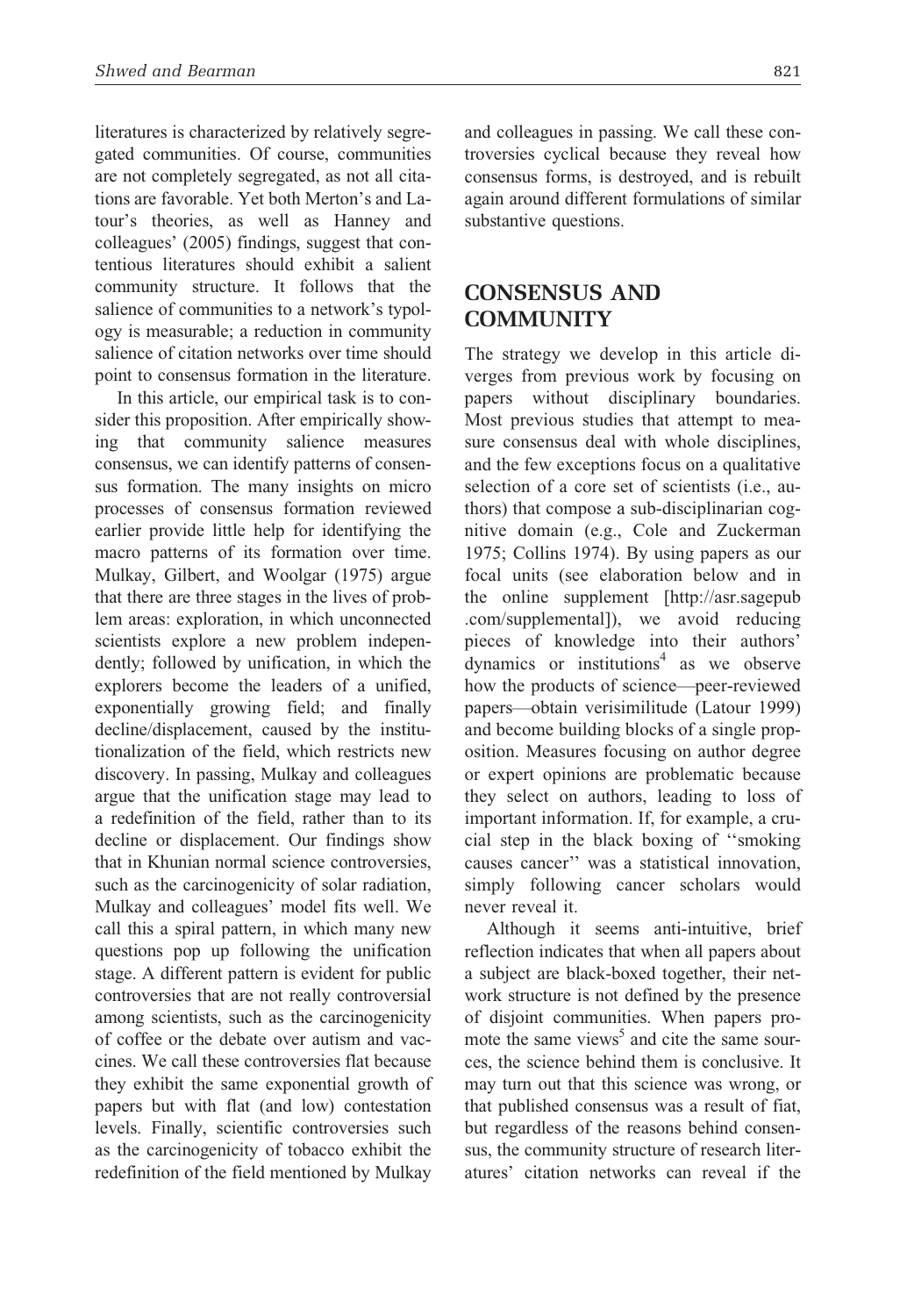scientific questions that produced them are black boxed or contentious. Approaching the problem from this perspective allows us to develop a strategy for observing consensus formation in scientific literatures, without reliance on mediating experts' interpretations.

### METHODS

Since Price (1965) suggested that the degree distribution of citations could point to important papers and journals, network analysis has become prominent in evaluating journals' importance (Garfield 1972) and inducing mappings of science (Moody 2004). Generally speaking, the strategies reflected in the network literature on citations take for granted predetermined categories (e.g., disciplines or journals) and restrict analysis to a predetermined subset of the literature. This is unfortunate.

As Figure 1 shows, citation networks are too complex to reveal anything by simple observation. The tools scholars have used to extract meaning from such graphs demand reduction and simplification, for example by removing infrequently cited papers (Small 2006) or predetermining the sample of authors (Collins 2004). Such automatic deletion distorts network measures and gives citation indexes a critical level of importance. This assumption is not self-evident. If, for example, all papers citing a specific paper in a network were never cited themselves, deleting them would hide this important finding. Our strategy also involves data reduction, but one that is data driven and analytic. We model the internal structure of citation networks to reveal consensus without classifying papers or authors into membership of different camps. Our measure enables agnosticism toward papers' content because we extract meaning—that is, the contestation level of scientific debates—from the structure of the networks indexed by their organic community structure.

## Modularity as a Measure of Scientific Consensus

In network terms, a community is a subset of a larger population where internal ties are more prevalent than ties to other subsets. In a network of asphalt roads, for example, communities are villages, cities, and states. In a network of scientific papers linked by citations, communities are groups of papers that deal with the same issues and cite each other. Papers that agree are likely to cite each other much more than their protagonists (Hanney et al. 2005), giving rise to communities of agreement. The simple intuition underlying our strategy is that when different communities are salient to the global structure, the field is contentious.

It follows that changes in a citation network's community structure represent changes in consensus levels on an issue: Contentious networks are well defined by communities, and consensual networks are not. Consensus formation exhibits a decline in community salience; the literature produces a common, core community and many miniscule communities (e.g., in the case of smoking and cancer, miniscule communities are populated by studies that retain smoking as a control variable when studying, say, the hazards of solar radiation). A consensual literature set is black boxed, and its internal divisions carry little structural meaning. Statistically, we measure this as the amount of information that communities carry regarding a network's structure. In the current context, as a domain gains consensus, its citation network's community salience declines.<sup>6</sup>

What does community salience mean, and how does one find communities? Different methods are suitable for different cases (Reichardt 2009). Recently, Newman (2006) introduced a method for partitioning a network into communities by maximizing modularity. For a given network division, modularity compares the odds of within-community ties with these odds after a random rewiring of the network. If a division does not include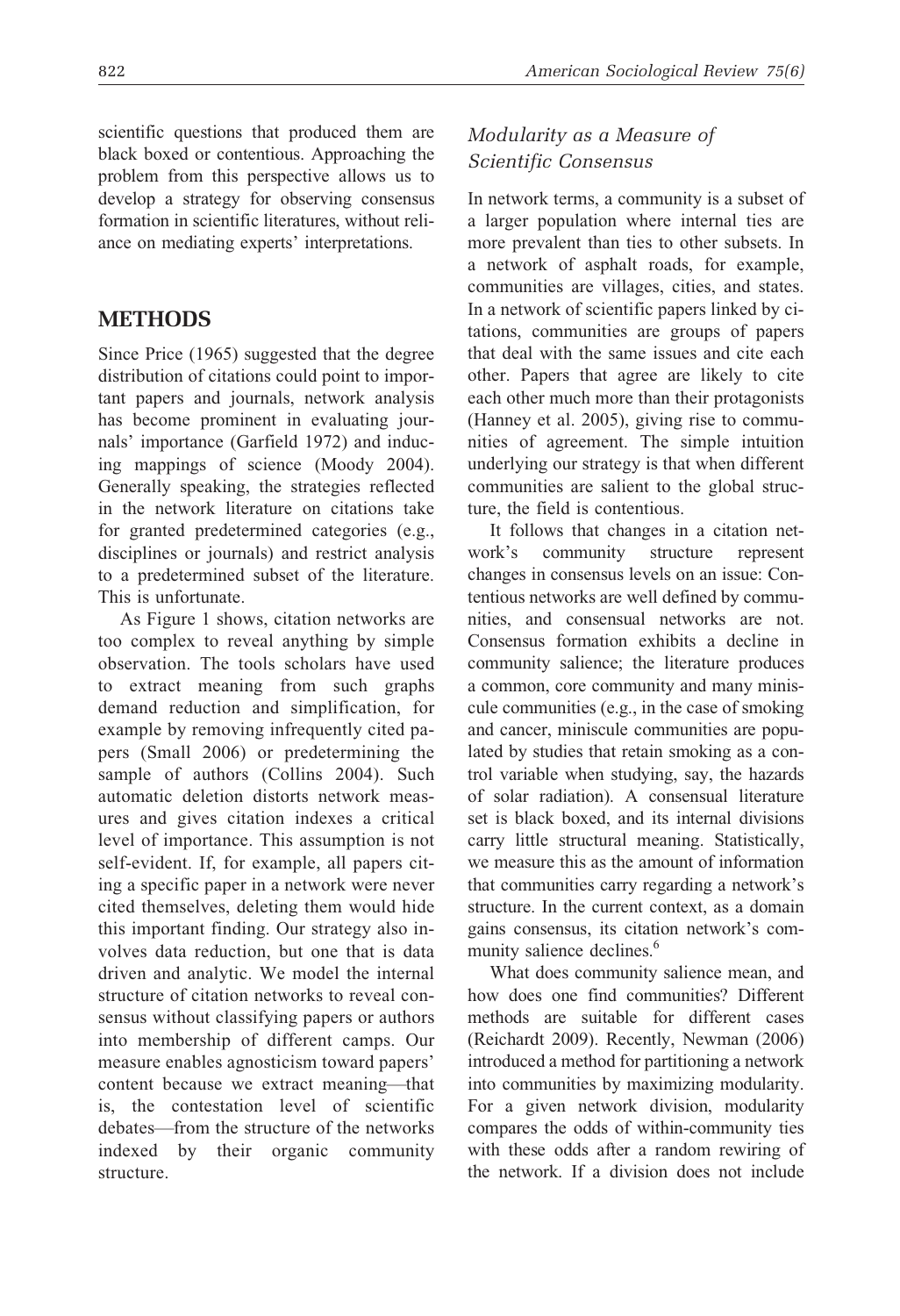

Figure 1. Citation Network of 4,276 Papers about Smoking and Cancer, 1920 to 1995 Note: The outside ring is populated by 906 isolated papers that do not cite other papers and were not cited by 1995. Most of the network is connected in a large crowded component. Different graphic algorithms may draw this network differently, but it remains hard to extract meaning from such representations.

more within-community ties than it would with random ties, it is an artifact of individual-level properties (i.e., degree distribution) and harbors no further information about the structure. The division's modularity in such a case is 0. Modularity, then, measures the salience of communities for a given division. Maximizing this property is one way to get a division.

Our focus is on the dynamics of community salience, so the partition that maximizes this property is appropriate for our purposes. Figure 2 presents some simple networks and their modularity scores and shows how meaningful internal groupings—groupings that are not defined by a node's properties—increase modularity.

Modularity maximization algorithms identify an important network property: the

maximal amount of information that groups carry about a network. We argue that maximal modularity—that is, modularity of the division obtained by modularity maximization —indexes community salience. If no partition of a network reveals much about it, communities are not salient. Black boxing suggests that community salience—the importance of communities to the macro structure—is highest when a proposition is combating objection and lowest when it is consensual fact. When consensus on an issue arises and contestation levels decrease, modularity scores decrease too—which is what we observe. The contestation we wish to reveal, however, is historically-specific epistemic rivalries. Modularity does not distinguish between these and benign contestation. The course of professionalization in science, regardless of consensus, also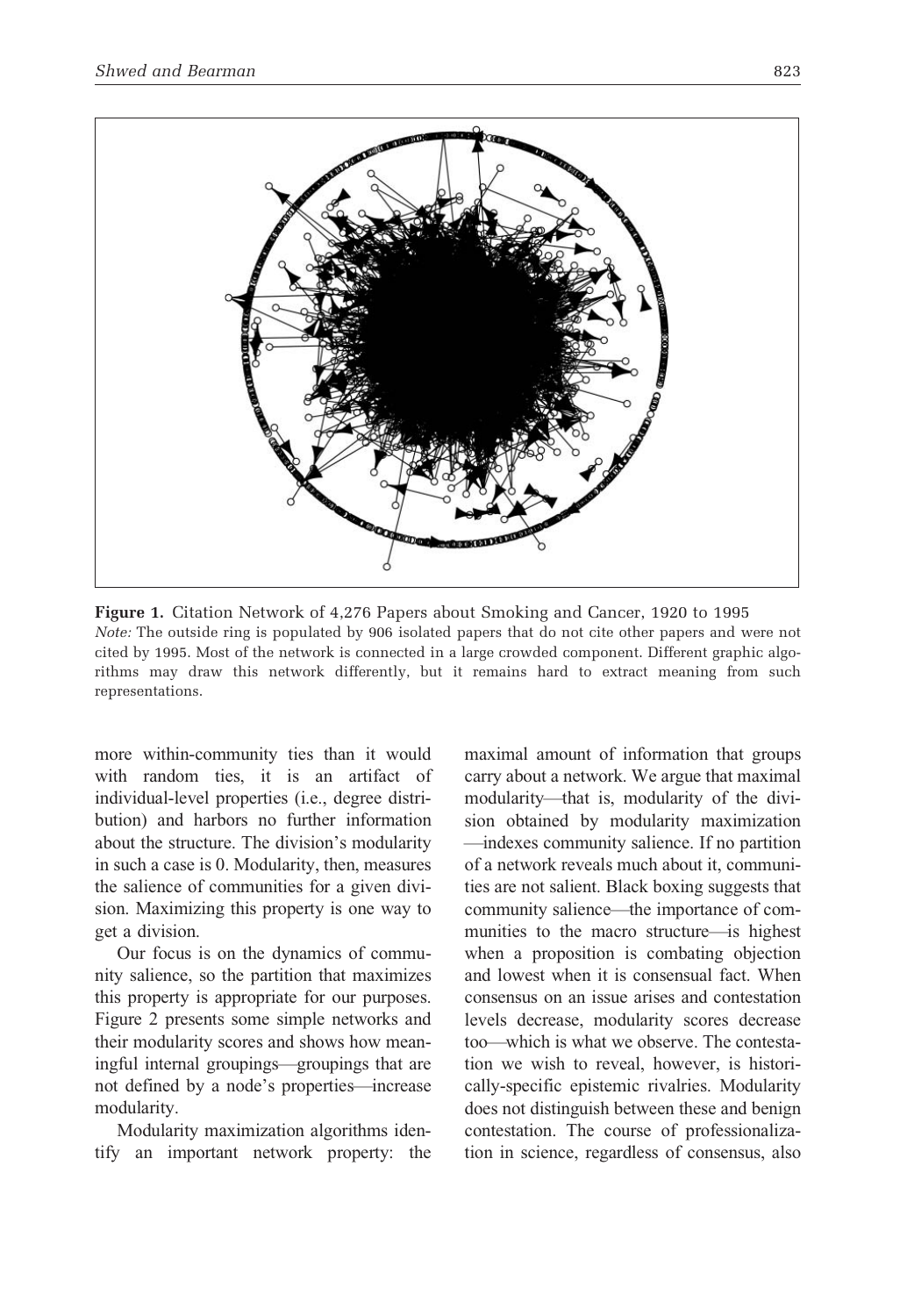

Figure 2. Modularity of Five Artificial Networks of Eight Nodes

Note: Modularity is 0 for the two cases in the top panel. While the networks are very different, they have in common the fact that ties are completely dependent on individual properties. In the top panel, random rewiring would only reproduce the same network, and thus communities contribute no information about the network structure. When all ties in a network are within communities, as in the bottom-left network, modularity is high—random rewiring would allocate half of the ties in this case between communities, and the original state has all of them within communities, so modularity is .5. As more between-community ties are introduced in the original state (in the two remaining examples) modularity declines.

creates salient network communities that modularity detects. Such benign contestation is a product of network size and reflects scientists' struggles to establish their own niches in growing literatures. To discuss epistemic rivalries, we therefore scale raw modularity scores with a literature's size (see the online supplement).

## DATA

So far, we have outlined a theoretical concept for thinking about consensus and a way to express it quantitatively. To show that our concept actually measures consensus, we consider five different cases and compare them with expert reports made in real time. Two of the cases we selected because they pertain to scientific issues that were once contentious but became consensual: smoking and cancer, and anthropogenic climate change. We supplement these with two cases that were historically less contentious—the carcinogenicity of solar radiation and coffee (this was a case of consensus on a null finding, as the scientific community quickly exonerated coffee from suspicions of carcinogenicity). Our fifth case provides an iconic example: the claim of gravitational waves, which has had an impressive history in SSK. These five cases validate our strategy across different periods, contexts, and scales. We then apply our strategy to the literatures about the possible carcinogenicity of cellular phones and the possible relationship between vaccinations and autism, both of which lack an authoritative expert report. This analysis suggests that scientists agree that vaccinations do not cause autism and that there is consensus on the inconclusiveness of science on cellular radiation. Media reports of these issues overrepresent minority views (Boykoff and Boykoff 2004).

Using keywords, we define our cases by their cognitive domain rather than select on authors. For each case, we use specific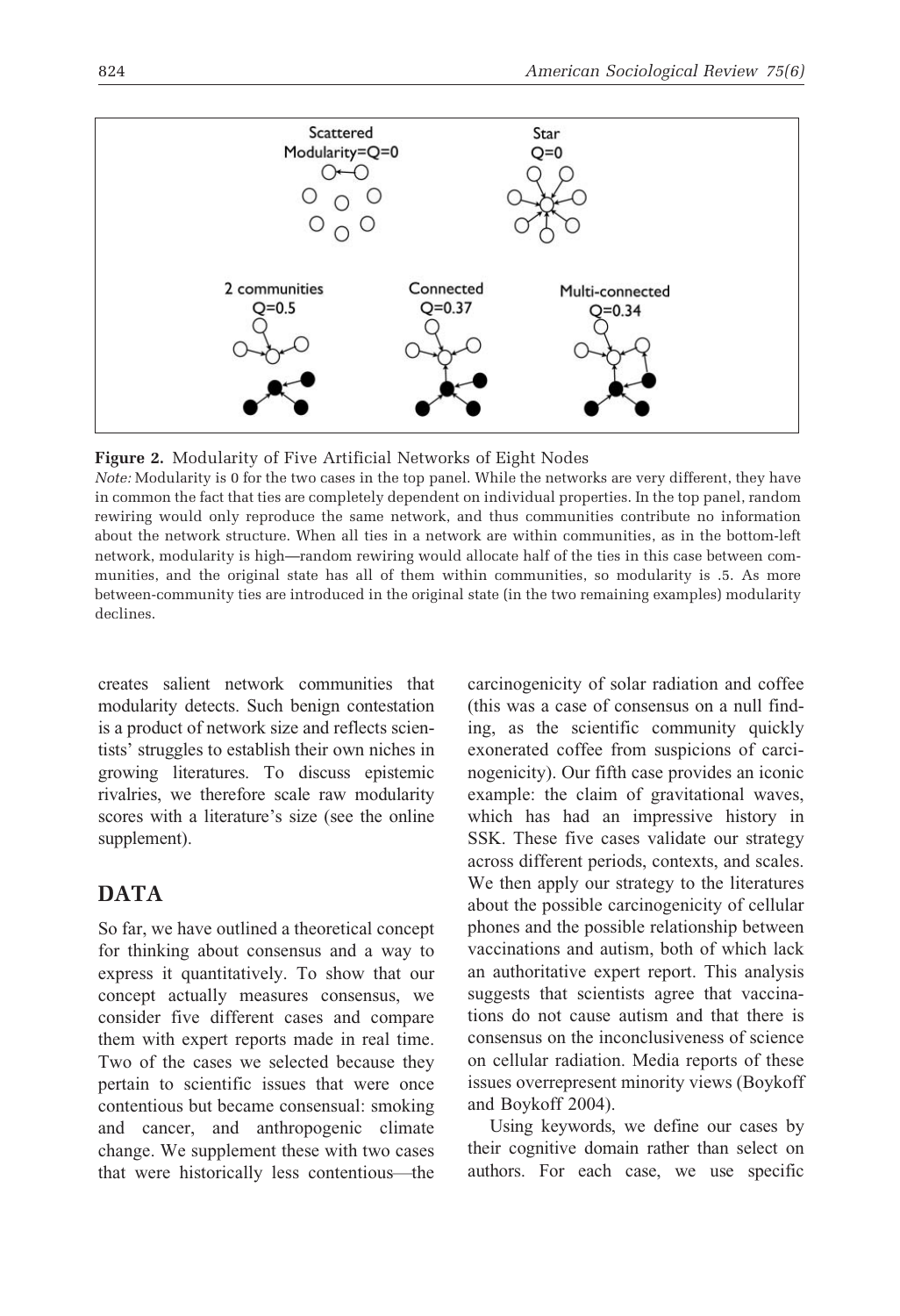keywords that define a cognitive domain to extract a comprehensive set of all papers indexed by ISI Web of Science. We selected keywords with the aim of including every relevant paper. For example, the keywords used to construct the ''smoking and cancer'' dataset are (Smoking OR nicotine OR cigar\* OR Tobacco) AND (cancer OR carci\*).<sup>7</sup> Any paper about cancer *and* smoking is included. We limit the data to articles and reviews, forming a comprehensive set of peer-reviewed scientific works on a subject. Table 1 presents general properties of these datasets.

As noted earlier, defining a cognitive domain by sampling core-set authors (e.g., Cole and Zukerman 1975; Collins 2004) or a broader set of contributing scientists (Weinel 2008) may omit important parts of the domain. Our approach, on the other hand, is exposed to the danger of being over inclusive. Selecting only on keywords, we let in some irrelevant papers (e.g., Wallace [1994] discusses carcinogenicity risk evaluation in pesticides, noting in the abstract that it is insignificant compared with tobacco). Our sense is that inclusion is superior to the risk of exclusion because our method is robust to noise. Theoretically, no other criteria can define a cognitive domain with more accuracy than the terms used by the papers (indeed, Wallace's paper takes for granted tobacco's carcinogenicity, maintaining the consensus). If a paper is irrelevant, it will not connect to other relevant papers and will have no effect on the modularity score. Our approach is not immune to deliberate manipulation (e.g., constructing a literature with the keywords ''baby'' and ''murder'' and reporting it as a set about abortions), but no data collection method is. Our approach, however, is easy to assess through evaluation of keywords. Furthermore, a sensitivity analysis shows that (honest) changes in keyword selection do not change the results (see the online supplement).

Using Garfield's  $HistCite^{\otimes}$  software, we generated a graph representation of the data and further modified it in R (Csardi and Nepusz 2006; R Development Core Team 2008) to account for temporality, as described below. We then evaluated the salience of community structure over time using the Leicht and Newman (2008) algorithm, which adds directionality to Newman's (2006) algorithm.

## MODELING TIME

Our effort is inherently historical; we try to answer Pickering's (1993) call to understand science in its temporal unfolding. We seek the critical years in which, and the dynamic patterns by which, propositions were black boxed from contentious to consensual literatures. Our modeling of time is critical; we need to be sensitive to new developments without neglecting old papers that remain relevant. Our method relies on published papers, which produces a latency period from the moment a discovery is made to its journal publication.

How can we define scientific knowledge at a given moment? Observing only the latest research severs ties to old papers, while observing all previous research greatly extends the latency period. Common strategies are a cumulative approach (e.g., Leicht et al. 2007), a cross-sectional method (e.g., Cole and Zuckerman 1975), or a moving window strategy (e.g., Small 2006) that uses sliding, fixed-width observation windows. The latter two methods ignore citations to older papers and require an analyst to predetermine either discrete periods or a uniform observation width. By predetermining these properties, an analyst imposes an ex-post view of the field (Pickering 1993). Moreover, these strategies ignore the fact that some papers are more reachable than others, and that this difference in accessibility is itself time variant (Evans 2008). To properly account for temporal unfolding, we need a mechanism to model window width for each point in time.

A meaningful observation period improves the moving window approach by determining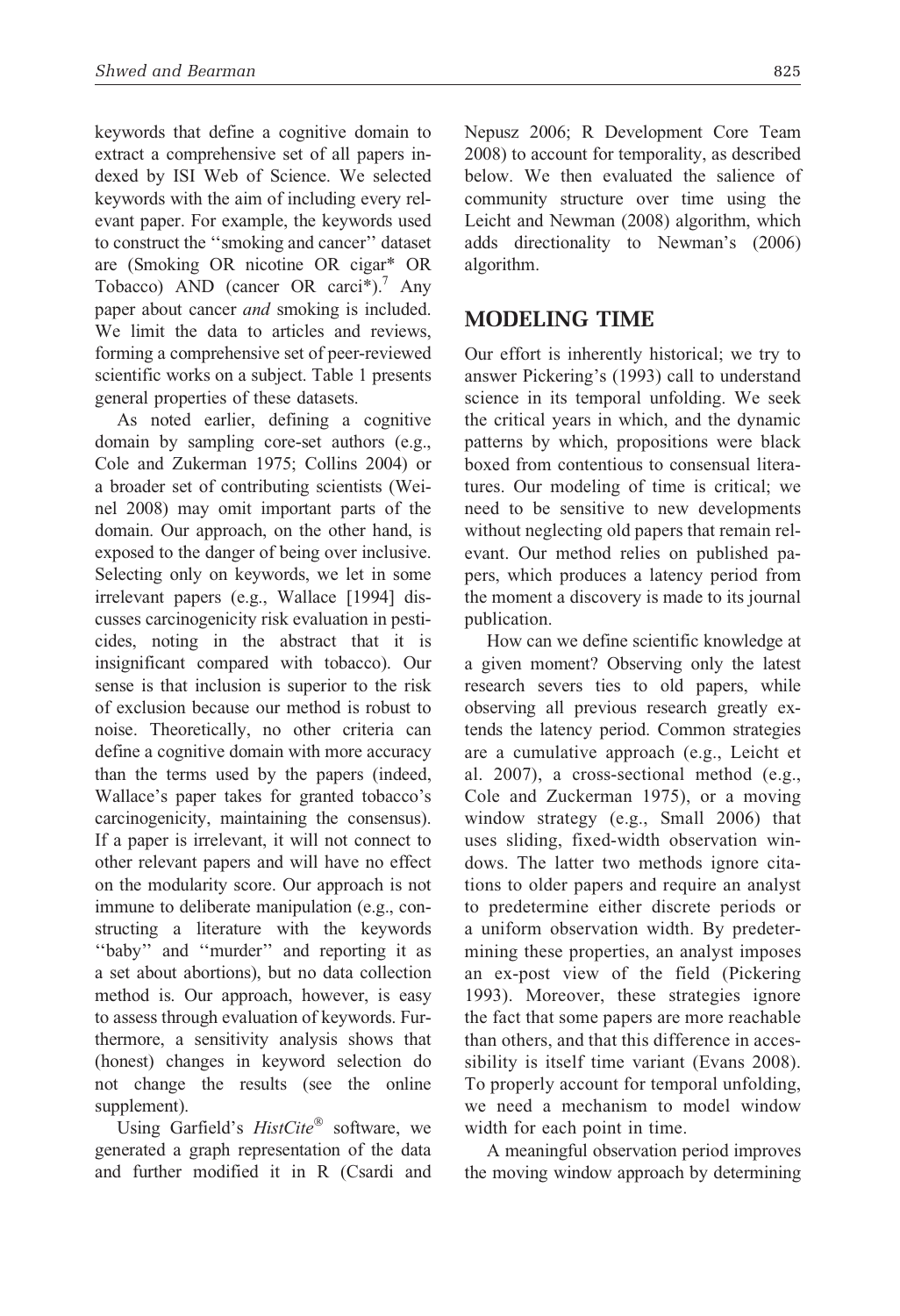|                      | Table 1. Propositions and Datasets               |                                                  |                                               |                                                     |                                                          |                              |                                                           |
|----------------------|--------------------------------------------------|--------------------------------------------------|-----------------------------------------------|-----------------------------------------------------|----------------------------------------------------------|------------------------------|-----------------------------------------------------------|
|                      |                                                  |                                                  | Validation Cases                              |                                                     |                                                          |                              | <b>Current Controversies</b>                              |
| Case                 | Cancerous<br>Coffee is                           | Solar Radiation<br>is Cancerous                  | Gravitational<br>Waves                        | is Cancerous<br>Smoking                             | Climate Change<br>Anthropogenic                          | Cause Autism<br>Vaccinations | Mobile Phones<br>are Cancerous                            |
| (nodes)<br>Articles  | 1,544                                            | 4,009                                            | 5,113                                         | 8,872                                               | 9,432                                                    | 245                          | 622                                                       |
| Citations<br>(edges) | 5,569                                            | 17,190                                           | 26,413                                        | 38,920                                              | 30,478                                                   | 1,358                        | 4,505                                                     |
| Time Span            | '39-'08                                          | $14 - 05$                                        | $13 - 09$                                     | $20 - 00$                                           | $175 - 08$                                               | '76-'09                      | '93-'09                                                   |
| String<br>Search     | Coffee OR caffeine)<br>AND (Cancer OR<br>carci*) | Sun OR solar OR<br>photo OR "UV<br>radiation" OR | "Gravitational<br>"gravitational<br>waves" OR | Tobacco OR cigar*<br>OR nicotine OR<br>smoking) AND | (Greenhouse effect<br>OR climat*) AND<br>(Global Warming | Autis* AND<br>Vaccin*        | (Cellular OR mobile)<br>telephone*) AND<br>AND (Phone* or |
|                      |                                                  | tanning) AND (cancer<br>OR carci* OR             | Collins 2004:1826)<br>radiation" (see         | (cancer or carci*)                                  | OR Greenhouse gas*<br>OR anthropogenic)                  |                              | (cancer OR Carci* OR<br>tumor OR brain)                   |
|                      |                                                  | sarcoma OR basal)<br>melanoma OR                 |                                               |                                                     |                                                          |                              |                                                           |
| Top Cited;<br>Year   | 3,348; 1991                                      | 970; 2001                                        | 1,256; 1962                                   | 2,336; 1991                                         | 1,246; 1999                                              | 549; 1998                    | 182; 2001                                                 |
| Citations<br>Median  | 15                                               | 14                                               |                                               | $\overline{21}$                                     | 6                                                        | ∞                            | $\overline{ }$                                            |
|                      |                                                  |                                                  |                                               |                                                     |                                                          |                              |                                                           |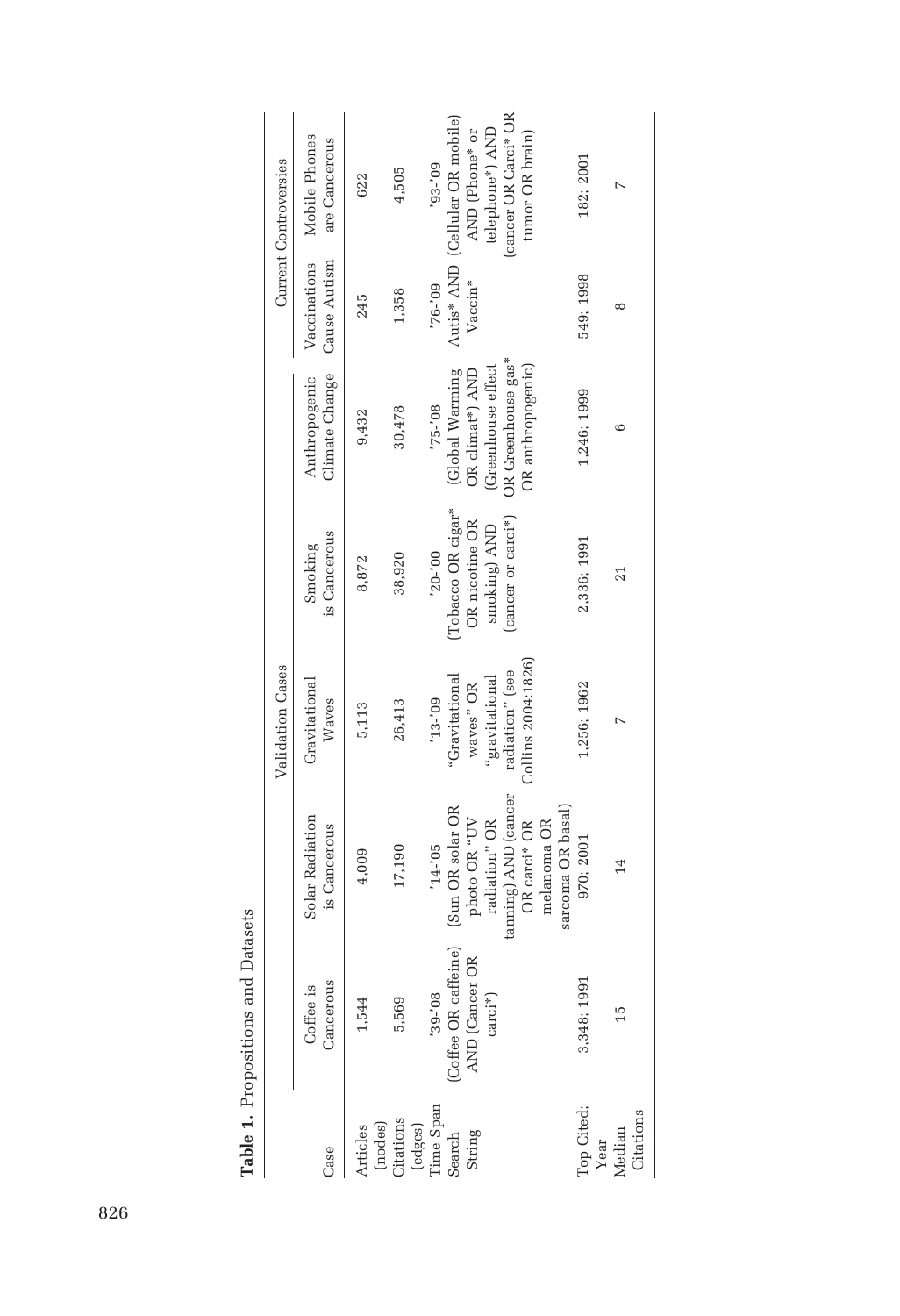window width from the changing structure of citations. We call this the dynamic window approach. For each year Y, we note a distribution of citation-ages, defined as the difference between Y and the year of publication of each paper cited in Y. The median of this distribution serves as window width for year  $Y^8$ . then define every paper published within the width years from Y as a focal paper, relevant for the year at the end of the window. We include older papers that are still cited by any focal paper to keep influential papers in our analysis, regardless of their age; we do not include the papers cited by these older papers. For example, of all citations made in papers about smoking hazards published in 1987, the median citation-age is 4. The dynamic network for 1987, then, contains all papers published from 1984 to 1987, and all the papers they cited, regardless of year. This procedure is superior to cross-sectional and fixed-width window approaches because its observation window is theoretically justified and sensitive to the varying time frames of scientific activity.

To demonstrate the advantage of dynamic windows over the cumulative approach, we mimic Leicht and colleagues (2007). They calculated authority scores<sup>9</sup> for each court ruling (paper), pointing to its importance in the network (Kleinberg 1999), and plotted the mean age of top authorities over time. For each year Y, we calculate the mean difference between Y and the publication years of the top 15 authorities, derived from the cumulative network and from our dynamic approach. In years that the set of top authorities is unchanged, mean age increases by one. A smaller increase, or a decline, signifies that new papers became authoritative. If the mean age rises by more than one, older papers that were not authoritative are rediscovered as such.

Figure 3 displays this analysis for cumulative and dynamic windows in two cases—the carcinogenicity of tobacco and coffee. In the top panels, triangles represent the cumulative approach, and circles represent our dynamic windows. The Y-axis reports mean age of the set of top authorities. The bottom panels simply show the slopes of the top panels, to highlight changes. Dark bars signal the cumulative approach, and clear bars represent dynamic windows. In both cases, the cumulative networks (represented by triangles) reveal early lock-in on a set of authorities. $10$ 

Relying on cumulative networks, one would conclude that no major shifts occurred in the research on coffee and cancer since 1984, and in research on smoking and cancer since 1953. The latter, of course, is false. Dynamic window networks, represented by circles and empty bars, tell a different story: These networks reveal critical points in which the set of top authorities *as discussed in a spe*cific year change. With respect to smoking, dynamic windows show an exuberant literature, evident by the changing slopes in the empty bars. Here we see that the set of top authorities was stable in only 3 of 53 years. This is not an artifact of the modeling structure. In sluggish literatures, like the carcinogenicity of coffee, the dynamic windows approach reports similar results to the cumulative approach. Our modeling also produces a relevant variable for future studies—the real-time meaningful observation period—and thus answers the critique that quantitative analyses of science are inherently ex-post. They need not be.

## RESULTS

We test whether scientific consensus formation is observable as a reduction in the community salience of propositions' citation networks, measured by the network modularity score, scaled for size. When communities are no longer a defining characteristic of a citation network, the network works together as a black box (compared to a past state of contestation). To examine this idea, we present scaled modularity dynamics of five sets of scientific literatures, comparing modularity drops to expert reports<sup>11</sup> for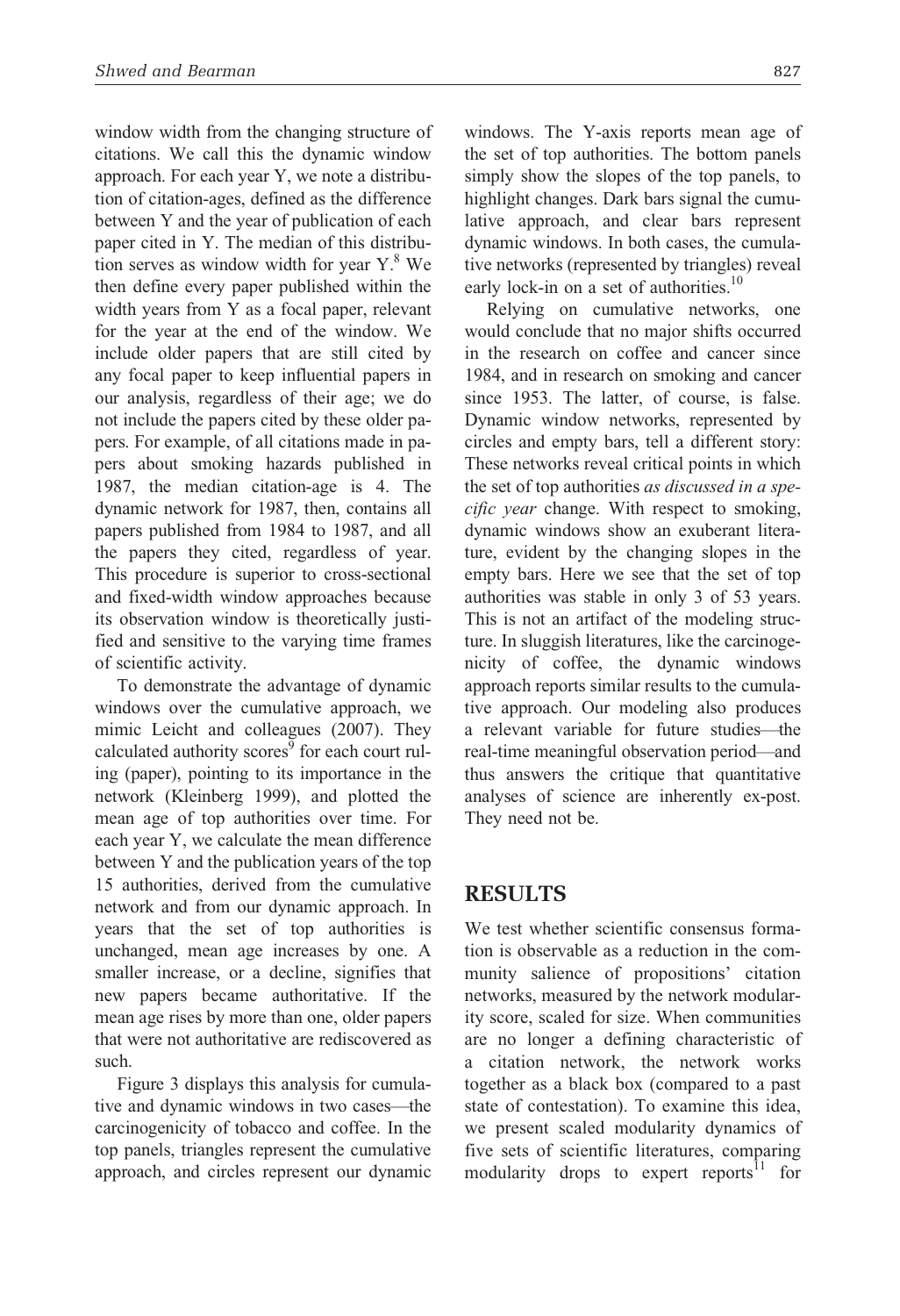

Figure 3. Top 15 Authorities across Time: Cumulative and Dynamic Time Frames Note: The top panels plot the mean age of the top-15 ranking papers on Kleinberg (1999) authority scores. Triangles represent the cumulative approach, and circles represent dynamic windows. The bottom panels show the slopes of the top figures, with shaded bars for cumulative networks and empty bars for windowed networks. When the top authorities are fixed, each passing year increases their mean age by one year, and the slope is one. A naive cumulative conception of passing time produces the appearance of lock-in on leaders once a network is larger than the set size (15). Dynamic moving windows that capture papers relevant to a specific period (represented by circles and empty slope bars) reveal the difference between the cases. The literature on smoking and cancer shows many turning points, likely reversing significant contestation. The research on coffee and cancer is stable over time, maintaining its consensus.

calibration. We use monographs of the International Agency for Research on Cancer (IARC), an agency of the World Health Organization, as indicators of scientific consensus regarding suspected carcinogens.<sup>12</sup> Likewise, the Intergovernmental Panel on Climate Change (IPCC) supplies a consensus indicator regarding climate change. For controversies surrounding gravitational waves,

we rely on Collins's (2004) extensive analysis of the field.

We start with a simple case to illustrate the analysis framework: the proposition, rejected by experts, that coffee causes cancer. This issue was never really contested, and we expect modularity to be low throughout the proposition's history. The other cases examine modularity trends vis-à-vis experts' consensus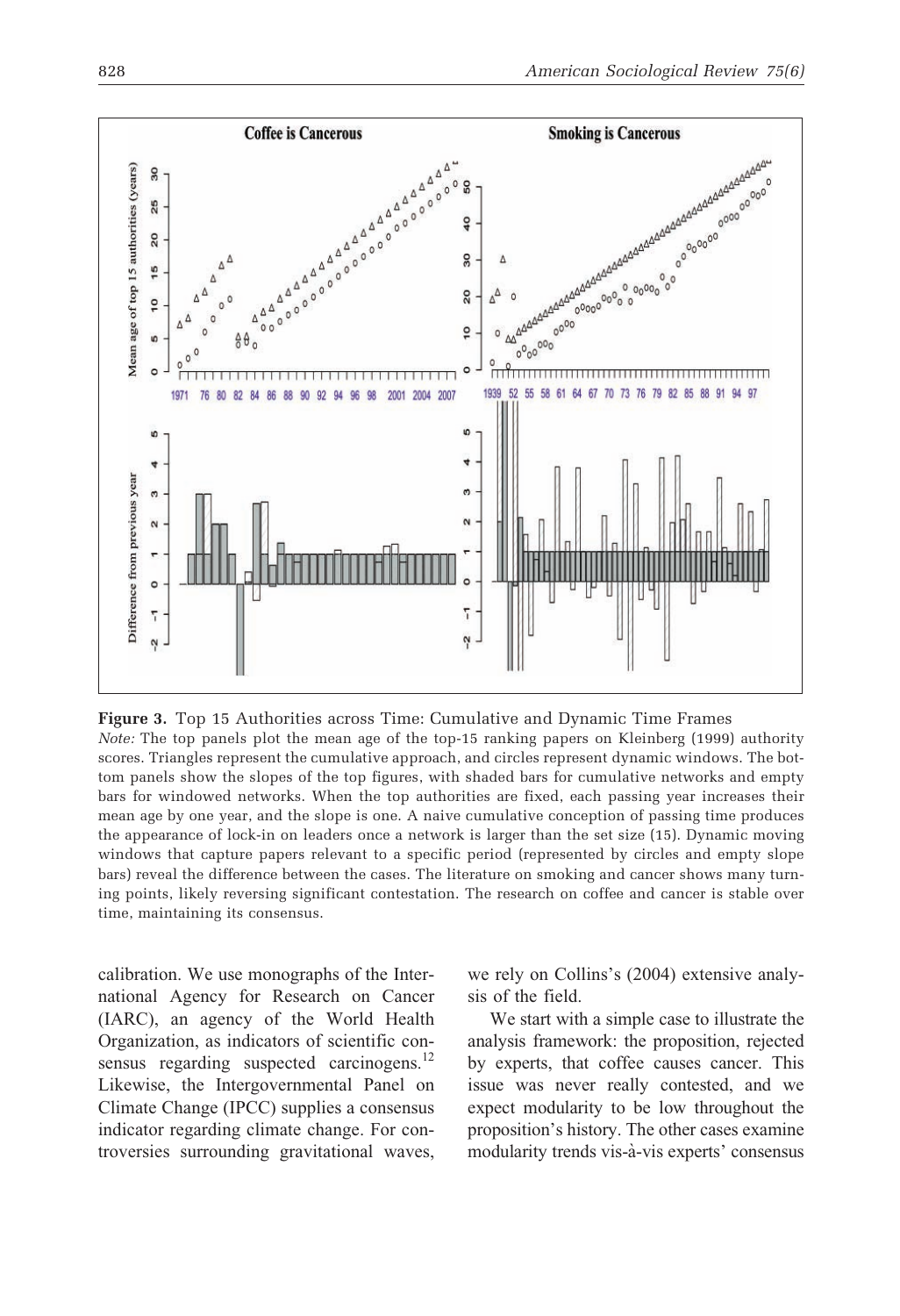

Figure 4. Epistemic Rivalry, Size, and Expert Reports in Five Validating Cases Note: The dashed line refers to the number of papers in the dynamic window and to the logarithmic right-hand-side-axis. The solid line refers to the level of epistemic rivalry, estimated as the modularity score scaled for logged network size, on the left-hand-side-axis. The bars show years in which critical expert committees published a consensus report, or, in panel C, the years Collins identifies as marking the end of controversy and the emergence of consensus.

declarations: carcinogenicity of solar radiation (IARC 1992), gravitational waves (Collins 2004), tobacco's carcinogenicity (IARC 1986; U.S. Surgeon General 1964), and anthropogenic climate change (IPCC 2007). Figure 4 presents modularity analyses, noting the timing of experts' consensus declarations vis-à-vis our analysis.

Note that modularity trends are driven neither by time (or any time-dependent process, such as online archiving) nor by the number of papers in a window  $(N)$ .<sup>13</sup> This is evident in the simple case of coffee and cancer.

Coffee is not cancerous; this was never hotly debated. We thus expect the figure to show a flat pattern of consensus formation.

The solid line in Panel A presents modularity scores for the coffee and cancer literature with the number of papers represented by the dashed line. Except for a steep decline between 1984 and 1987, as the literature grew to more than 30 papers, the trend is stable and hovers around .1, even as the number of papers increases. In 1991, the IARC lumped coffee with several other drinks, announcing they are not carcinogenic (IARC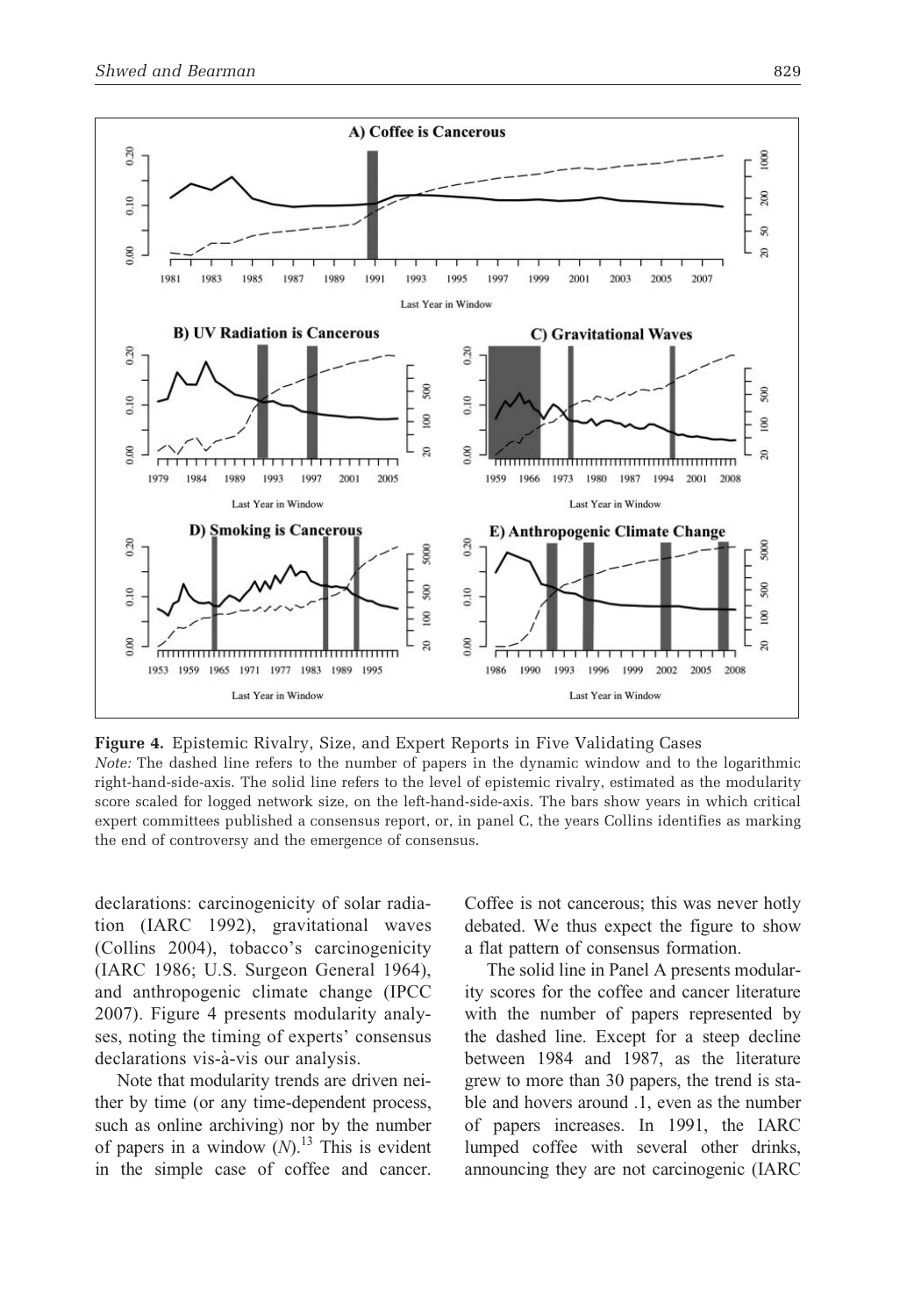1991). The trend and level show no epistemic rivalry since 1985 and are driven by neither time nor N.

Panel B considers the proposition that solar radiation causes cancer. At the outset, this case seems to represent normal science scholars find that the sun causes cancer and then disseminate that knowledge. We expect modularity trends to follow what we call a spiral—some initial epistemic rivalry is quickly resolved, and scholars then move to secondary questions. This leads to increasing numbers of papers linked to a common core, keeping modularity low. The history of skin cancer research confirms this interpretation. In the early 1980s, this literature was contentious and its network structure was well defined by communities, with scaled modularity fluctuating around .15 with a peak of .19 in 1985. Subsequently, modularity dropped, following a large-scale study relating melanoma to sun exposure (Elwood et al. 1985). By 1992, scaled modularity levels dropped to .1. We view such a significant decline over several years as consensus formation. That year, the IARC published its first report on solar radiation, stating sufficient evidence for carcinogenicity. In 1997, the IARC updated its report with evidence of carcinogenicity of tanning lamps. Note that marked drops in modularity preceded both expert reports.

The case of gravitational waves further validates modularity as a consensus index. Scholars of gravitational waves debate whether and which of their observation tools may detect the waves of gravitational energy emitted from distant astronomical events. This case, recorded by Collins (2004), allows one to track periods of relative consensus or contestation. Our analysis shows (see Panel C) that the history of gravitational waves had three periods of declining epistemic rivalry, in which consensus was formed: 1966 to 1969, 1970 to 1976, and 1992 to 1997, each marked by a steep and consistent decrease in modularity scores. The earlier periods are followed by a significant rise in scaled modularity,

signaling contestation, while the consensus obtained in the last period is maintained.

According to Collins (2004), the field underwent three major shifts: from attempts to measure gravitational waves with metal bars, to the use of cryogenic devices, and finally to expensive interferometers. Panel C maps well to these shifts. The first period $14$ of decreasing modularity (from .14 in 1966 to .12 in 1969) corresponds to the first experiments conducted by Joseph Weber, which consolidated the field of experimental gravitational waves. The reaction to Weber's papers instigated the controversy that occupied Collins's early publications on the field and is apparent in the increase of scaled modularity from 1969 to 1971 (to .16). Collins (2004) argued recently that this closure was clear by 1975, although he did not know it in real time. Our approach suggests that contestation decreased after 1971 and reached its local low (.1) by 1976. Collins (2004) calls the following period (late 1970s to late 1990s) ''the bar wars''—a dispute over the use of cryogenic bars versus interferometers. Scaled modularity fluctuates between .1 and .12 in that period. Collins (2004) does not clearly state when this debate ended, although he points to the National Science Foundation review of 1996. We observe closure signs as early as 1992, when modularity declined and reached below .1 in 1995. Across the board, our analysis of changing contestation levels is consistent with Collins's narrative.

Questions of smoking and climate change (see Panels D and E) are intrinsically more interesting because while experts today believe these propositions are true, they used to be very contested and were riddled with claims of inconclusive science (McCright and Dunlap 2000; Samet and Burke 2001). These cases are central to the concept of agnotology—that is, industries' deliberate hindrance of science (Proctor and Schiebinger 2008). Absent structural analysis, timing consensus formation on the hazards of smoking would likely point to 1964 and the first Surgeon General report, or 1986, when three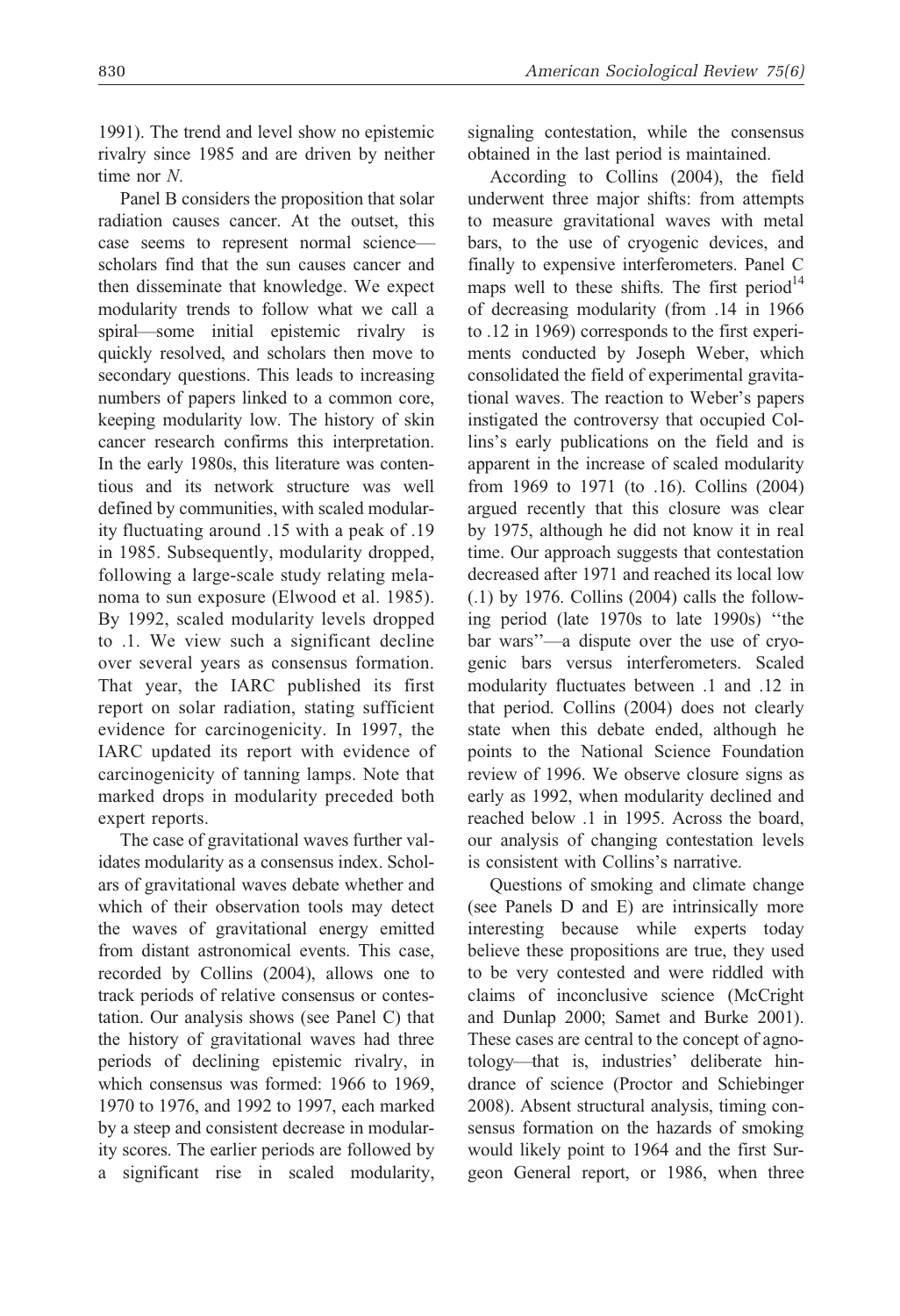major reports were published by the IARC (1986), Surgeon General Koop (USDHHS 1986), and the National Academy of Sciences (NAS) (1986). Timing climate change consensus, one would likely point to the IPCC's (2007) fourth report or Oreskes's (2004b) paper that surveyed all relevant abstracts. Our approach identifies consensus earlier, refuting claims of inconclusive science and revealing that the cases are different.

Panel D presents analysis of the proposition that smoking causes cancer. This is the iconic cyclical case. Despite huge research efforts, consensus was hard to form. Early claims of carcinogenicity (e.g., Wynder, Graham, and Croninger 1953) spiked fierce debate; scaled modularity rose to .13 by 1958, only to drop to .08 by 1964. Looking at modularity trends, one could identify consensus as early as 1961 based on the continuous decline. Indeed, in 1962 the Royal Academy of Physicians declared that tobacco is carcinogenic, and in two years the U.S. Surgeon General (1964) joined this assessment. Following the Surgeon General's report, consensus was shattered. Modularity ascended from 1965 through the early 1980s and remained high even as it fluctuated. Here we can observe a combative literature, with research funded in part by the public and in part by tobacco companies. Historical accounts describe the period as a series of battles (Brandt 1998), which inspires our metaphor of a cyclical pattern. The question of tobacco's carcinogenicity was answered and reopened in different formulations, such as the possibility of safe cigarettes and the role of nicotine. Historians argue that the Koop (USDHHS 1986) and the NAS (1986) reports resolved the conflict, showing that smoking kills nonsmokers. Starting in 1981 (when the first study to show the hazards of secondhand smoke was published), scaled modularity began to sharply drop, from .15 to .12 in 1985. Kabat (2008) describes how hazards of secondhand smoke remained controversial after the 1986 report, creating the need for the 1992 EPA report. By then, scaled modularity was at .1. As with gravitational waves, modularity analysis conveys the general pattern of historians' account but identifies nascent consensus somewhat earlier.

The climate change case (see Panel E) reveals that scientific contestation was evident only until the early 1990s. While the public representation of this debate suggests it is similar to the tobacco case, Oreskes (2004b) shows that the scientific community reached consensus as early as 1993. We can observe earlier dynamics: Between 1986 and 1990, scaled modularity was relatively high, showing a significant, stable, but not ultimate decline toward 1992. IPCC's (1992) early report states consensus on climate change but not on its anthropogenic causes, which is not stated until the IPCC's (1995) second report, at which point scaled modularity drops below .1, echoed in 2001 and 2007. Our results reject the claim of inconclusive science on climate change and identify the emergence of consensus earlier than previously thought. Given the weight of this case in illustrations of political interventions in science, it is noteworthy that its scientific representation, derived solely from peer-reviewed articles, resembles the spiral pattern of cases like skin cancer far more than cyclical cases such as the hazards of smoking.

#### Two Currently Contested Cases

The patterns reported in Figure 4 support the idea that the community salience of scientific citation networks describes their epistemic rivalries. To validate the approach, we compared it with traditional ways of declaring consensus. Having validated it, we can now use our method to describe cases that still seem contested. Figure 5 presents analysis for the propositions that mobile phones' radiation is cancerous (Panel A) and that vaccinations cause autism (Panel B).

With respect to the proposition that cell phones cause cancer, Panel A shows relatively high scaled modularity of .15 in 1997. Since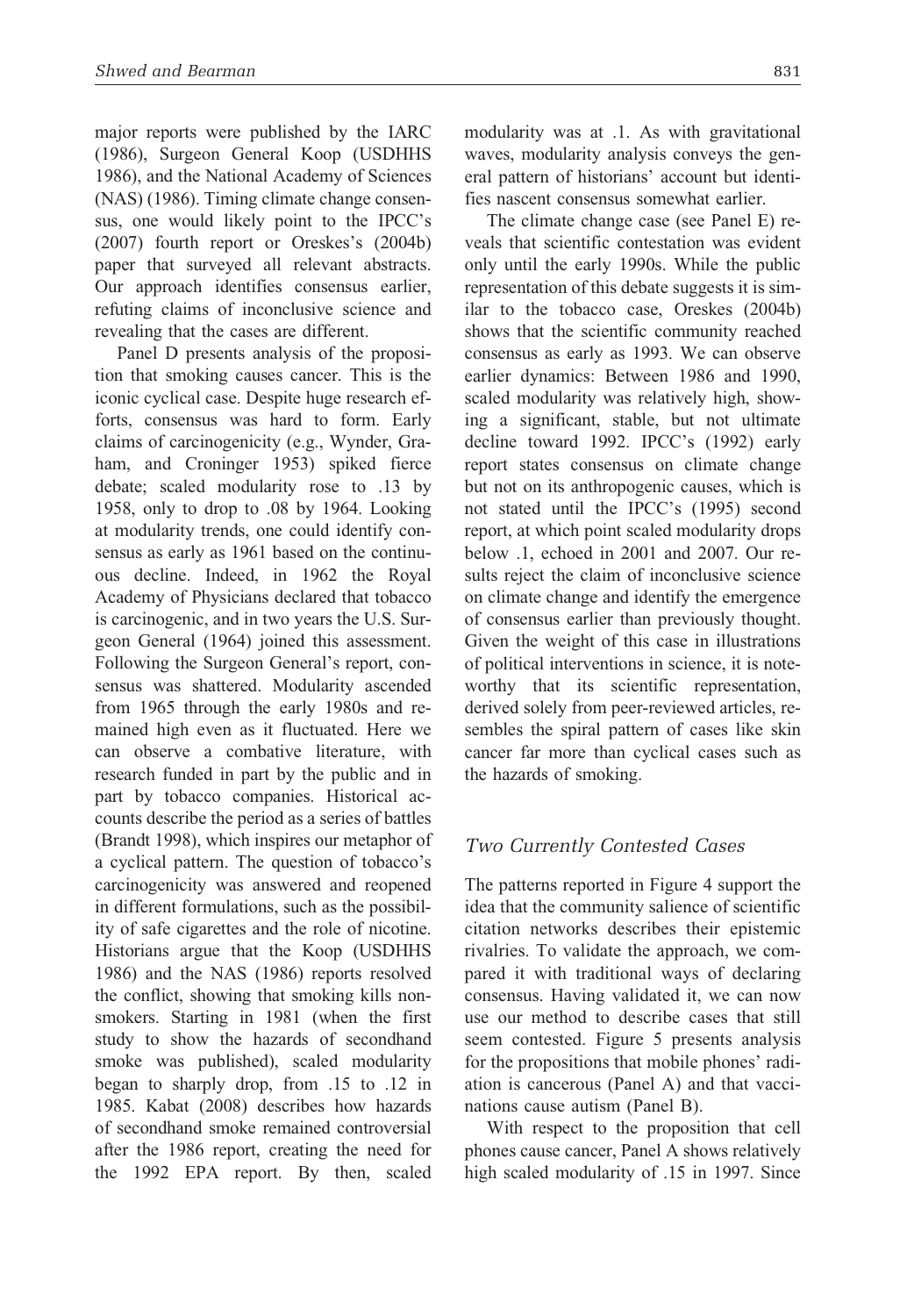

Figure 5. Epistemic Rivalries and Literatures' Size in Two Publicly Contested Cases Note: The dashed line refers to the number of papers in the dynamic window and to the logarithmic right-hand-side-axis. The solid line refers to the level of epistemic rivalry, estimated as the modularity score scaled for logged network size, on the left-hand-side-axis. Scaled modularity levels in the debate regarding the carcinogenicity of cellular phones decrease until 2004 from .15 to .09 and are more stable since. The scientific discussion of vaccinations as a cause of autism was never contested, as scaled modularity levels are very low, between .06 and .07 throughout the research period.

then, the literature is characterized by a fairly steady decrease in scaled modularity, reaching .09 in 2004 and decreasing since. Recall that our strategy measures consensus but does not point to its substance. For that, we examine abstracts of influential papers. By 2004, most authorities found no significant cancerous effects of mobile phones (e.g., Wakeford 2004). This particular literature is remarkably cordial; the few studies that find effects admit their methodological problems, while the

majority that do not find effects argue that more research is needed. Neither side conclusively argues that the issue is proven. Our results suggest that this case has been consensual since 2002. The prevailing representation in the field, exemplified by the comprehensive INTERPHONE study (Cardis et al. 2010), is that the science remains inconclusive. Yet, in opposition to some media representations of the subject that portray this inconclusiveness as an epistemic rivalry (e.g.,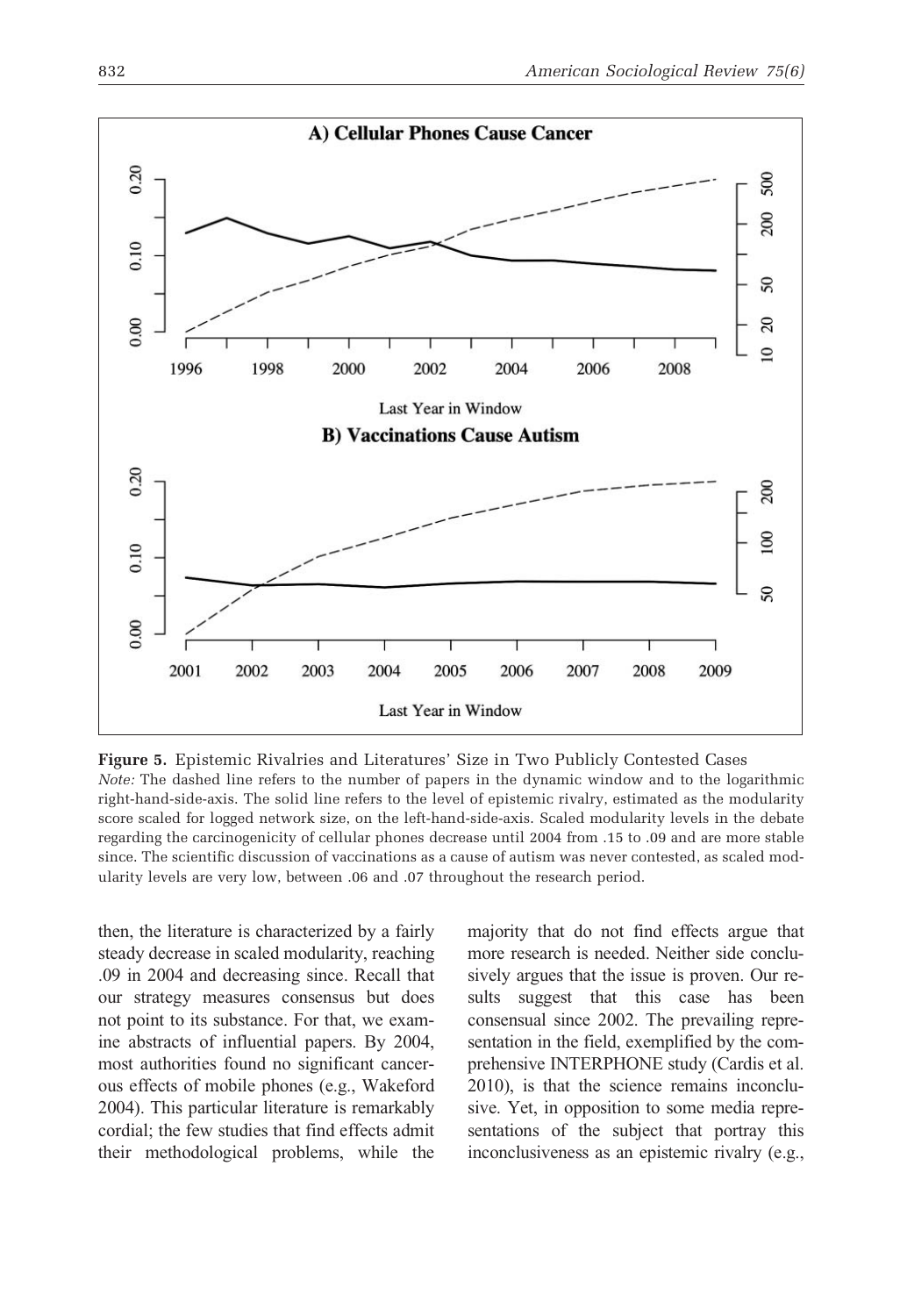Ketcham 2010), our analysis indicates that the scientific consensus is that no proof for cellular radiation hazards has been identified. The contestation tapped by journalists is entirely benign contestation, while the scientists who find no hazards of cellular radiation argue themselves that more research is needed.

Turning to Panel B where we consider the risk of autism posed by the triple vaccination for Measles, Mumps, and Rubella (MMR), it is evident that the scientific community has consensus refuting the relationship. Yet anecdotal information from parents of children with autism generates strong sentiment in many lay communities that vaccines are causally related to autism. In the case of cellular phones, doubt about the scientific consensus, or belief that it may soon change, may lead individuals to stop using them with few implications aside from one's social life. In the case of MMR vaccinations and autism, however, doubts about the scientific consensus lead individuals to withdraw from vaccinations, risking the loss of herd immunity for diseases once largely eradicated from the developing world (Glanz et al. 2009; Jansen et al. 2003; Salathe and Bonhoeffer 2008; Smith et al. 2008). As with other contested issues that are not really contested—for example, the effectiveness of abstinence pledges and DARE programs—identifying when science has got the story right may have important policy implications.

## DISCUSSION

This article provides a new way of measuring scientific consensus. We suggested that consensus formation is a form of black boxing, traceable as a decline in the community salience of citation networks. Along the way, we developed a new approach to temporality in citation networks. Measuring community salience as modularity, we distinguish between the component of community salience created by normal fragmentation and specialization, which we name benign contestation, and the epistemic rivalries that are the substance of severe contestation and around which consensus forms. The former is a product of the literatures' size, while we show that the latter identifies consensus in accordance with expert evaluations. We then analyzed two still-contested cases and revealed emerging (or consistent) consensus. Since 2004, the literature on cellular phone hazards has been consensual. Regarding the idea that MMR vaccinations cause autism, our analysis reveals that this issue has never carried any scientific contestation.

While our interpretation of the results provides excellent fit with existing evaluations, there is no single ahistorical decisive empirical threshold between consensus and contestation. Reifying any value to identify such a threshold would be ill advised, as our tool requires sensitivity to different citation styles, literature sizes, and periods. The results suggest that a ratio of .1 between raw modularity and logged network size may provide a useful rule of thumb. But just as blind adherence to the .05 threshold for statistical significance leads to substantive nonsense in interpreting relationships between variables in extremely large datasets, judgment is necessary here, as well, to make substantively meaningful statements. In these analyses, some consensus formation processes did not always remain below .1. For example, scientific discussion on the carcinogenicity of coffee hovers on either side of .1 after 1985. Like other analyses (e.g., Bhutani, Johnson, and Sivieri 1999), marking a threshold of .1 does not mean that coherent literatures with scaled modularity of .09 are always consensual, and those with .11 are always contested. One should focus on the trend and the context more than the number.

A quantitative measure of scientific consensus reinstates a sociological niche in the field defined by science policy analysts on the one hand and STS scholars on the other. We utilize different approaches. Following Oreskes, we seek consensus in scientific inscriptions; following Latour and Collins, we model consensus as black boxing and show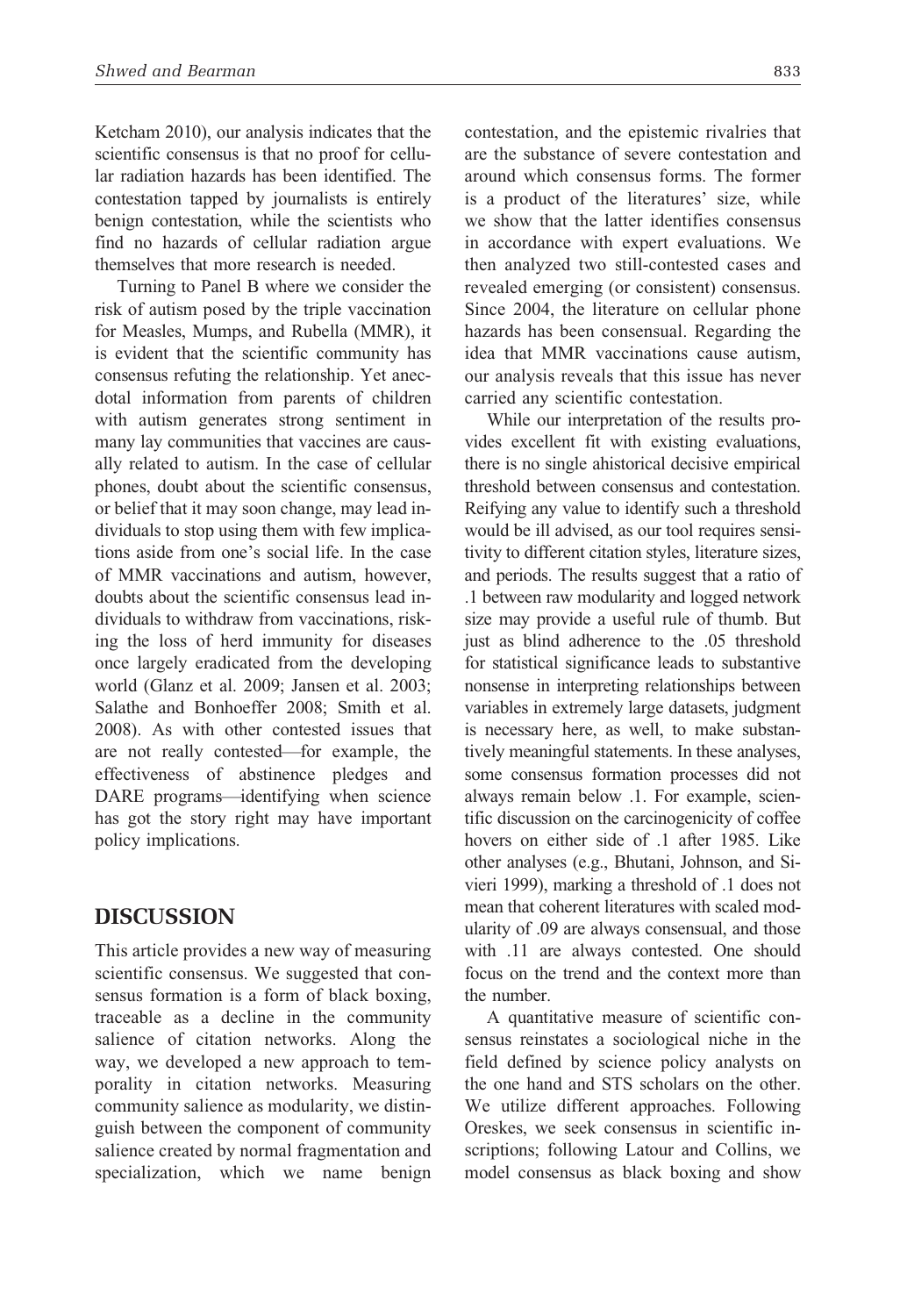that internal divisions are observable in citation networks as competing communities. Noting the unified structural implication of Merton's and Latour's theories of citations, we offer a structural measure of real-time scientific consensus, with a minimal latency period induced mostly by journal response time. We depart from ANT and SSK's qualitative empirical orientation and subject their insights to quantitative modeling, enabling us to evaluate consensus within arcane scientific fields.

The utility of our approach is evident merely by considering the scope of the scientific issues considered, covering a century of research in several different disciplines. Modularity trends not only identify transition periods but also show that scientific literatures adapt to new findings quickly. In cases previously considered by science scholars, the quantitative trends fit the narrative reports.

Scientific findings such as modularity never completely speak for themselves. A new method cannot be calibrated without external judgments. Our validation of the analysis presented here has two potential sources of bias. The first is minor: the choice of the IARC and the IPCC as calibration measures. Other benchmarks may exist. The second source of bias is more challenging: populating the dataset by analyst's keywords selection. As discussed earlier, this has the advantage of defining a cognitive domain through its substance. It is also robust across different formulations (see the online supplement), but like any method it is at risk to malfeasance. The deepest challenge arises from the fact that a change in science induces change in nomenclature. For scientific contestation dynamics operating over the long term, sensitivity to shifting keywords is critical.

## Public Understanding and the Sociology of Science

One of the many virtues of contemporary STS and Public Understanding of Science

(PUS) studies is their attention to different mechanisms that may limit the scope of our strategy. Consensus may emerge if one side of a controversy strategically changes its language (Simon 2002), or consensus may veil contestation by actors with no access to peer-reviewed journals (Wynne 1996). For PUS scholars, scrutinizing science is only a part of scrutinizing the public engagement with science (Nelkin 1995). Our strategy is limited to peer-reviewed journals. It is by no means a panacea to scrutinizers of science. It could, however, help PUS scholars evaluate the academic side of their story. For example, for issues such as climate change and smoking, where scholars argue that a minority of hired experts created a distorted view of the scientific literature, our strategy may offer a precautionary comment.<sup>15</sup> Future studies might implement our strategy for the blogosphere, extending it beyond peer-reviewed papers.

Determining scientific consensus without relying on structural tools typically required expert knowledge. We do not aim at rendering experts obsolete; rather, we offer a complementary strategy designed to help experts and their audiences. In the future, our approach could be refined, implemented in online search engines, and used by everyone. By allowing anyone to define a literature and assess its dynamics quantitatively, sociology can partake in the effort to make science public and more democratic.

#### Patterns of Consensus Formation

Assessing consensus, of course, has nothing to do with ''the truth.'' It is thus encouraging to find that when consensus is achieved, networks grow exponentially. More studies are published in peer-reviewed journals that use the keywords attached to the recent consensus. Evans (2007a) shows that discursive consensus increases scientific production. This anti-intuitive claim comes into clear focus here: If consensus was obtained with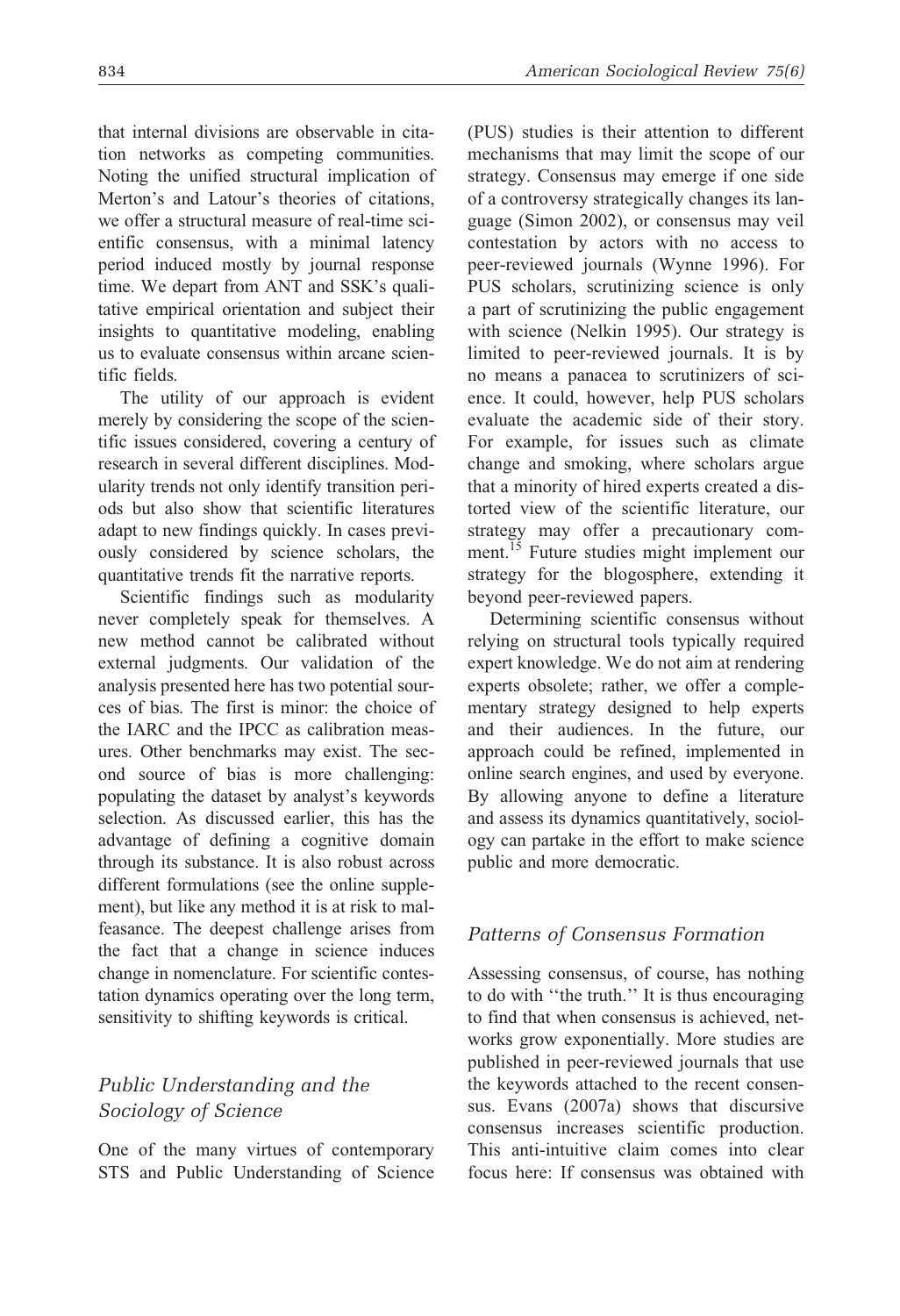fragile evidence, it will likely dissolve with growing interest, which is what happened at the onset of gravitational waves research. If consensus holds, it opens secondary questions for scrutiny. This observation gives rise to the three different trajectories of scientific propositions—what we call flat, spiral, and cyclical.

It seems trivial that some people do not drink coffee for fear of cancer, even though the scientific community considers coffee to be a non-carcinogen (see Figure 4, Panel A); the belief that MMR vaccinations cause autism (see Figure 5, Panel B), however, which leads some people to reject vaccination for their children, is not trivial. Despite this difference, both cases show no epistemic rivalry. The world of flat science can mean two main things. In the coffee case there is no coherent research agenda. The coincidence of coffee and cancer in papers is largely the accidental byproduct of large research efforts in cancer and coffee respectively. Contention around the carcinogenicity of coffee does not arise (IARC 1991), and articles cite other articles seemingly at random. By contrast, the scientific flatness around vaccinations and autism is different—here science speaks with a single voice in opposition to a lay critique. The drive to new studies arises exogenously, but there is no real debate. Articles that refute the connection cite other similar articles. Here too, as a consequence, communities of contention within science fail to arise.

The propositions that the sun causes cancer, people cause climate change, and mobile phones do not cause cancer unfold in a spiral trajectory. In spiral trajectories, initially intense contestation generates rapid settlement and induces a spiral of new questions to which scientists become oriented. Here the settlements of earlier contestation provide scaffolding for new communities of research. Consequently, the modularity of the foundational question—do people cause climate change, for example—remains low because the communities of contestation organized around secondary issues are bridged through citation to a historically evolving core of accepted knowledge. This spiral conforms to our cultural ideal of science in which scientists are left to their own devices. The drive to new research arises endogenously, as if a Kuhnian machine were operating just as it should.

The case of smoking and cancer looks like Abbott's (2001) description of the social sciences—a constant return to initial states. Each reduction in contestation levels was followed by reoccurring contestation—on the same plane, reformulating the same issue of public interest. In cyclic trajectories, reframing requires new consensus formation, alignments, and goal settings. This trajectory—in the case of smoking and cancer it was sustained for years around the controversial quest for safer cigarettes—eventually transitioned to a spiral pattern around secondhand smoke in the 1980s.

One further sociological insight that our analysis emphasizes is unanticipated differences between cases—for example, between tobacco's carcinogenicity and climate change. Qualitative analyses of each in tandem are rare because of the expertise required to analyze them. The few attempts at comparison frame both cases similarly—as cases in which powerful groups created public doubts in otherwise consensual science (Michaels 2006; see also Proctor and Schiebinger 2008). Our analysis, by contrast, clearly shows that the formation of consensus took different paths: Climate change followed a spiral trajectory, while tobacco research was (for most of its history) trapped in a cycle of persistent repetition. Scientific consensus in this literature was solidified only in the late 1980s, more than half a century after initial evidence was published. Early consensus on tobacco's carcinogenicity formed in 1959 to 1964 and led to the controversial search for a safer cigarette. Scientific consensus on climate change, on the other hand, formed in the early 1990s as evidence was still being gathered. Our findings suggest that commentators on these cases should be aware of the different pathways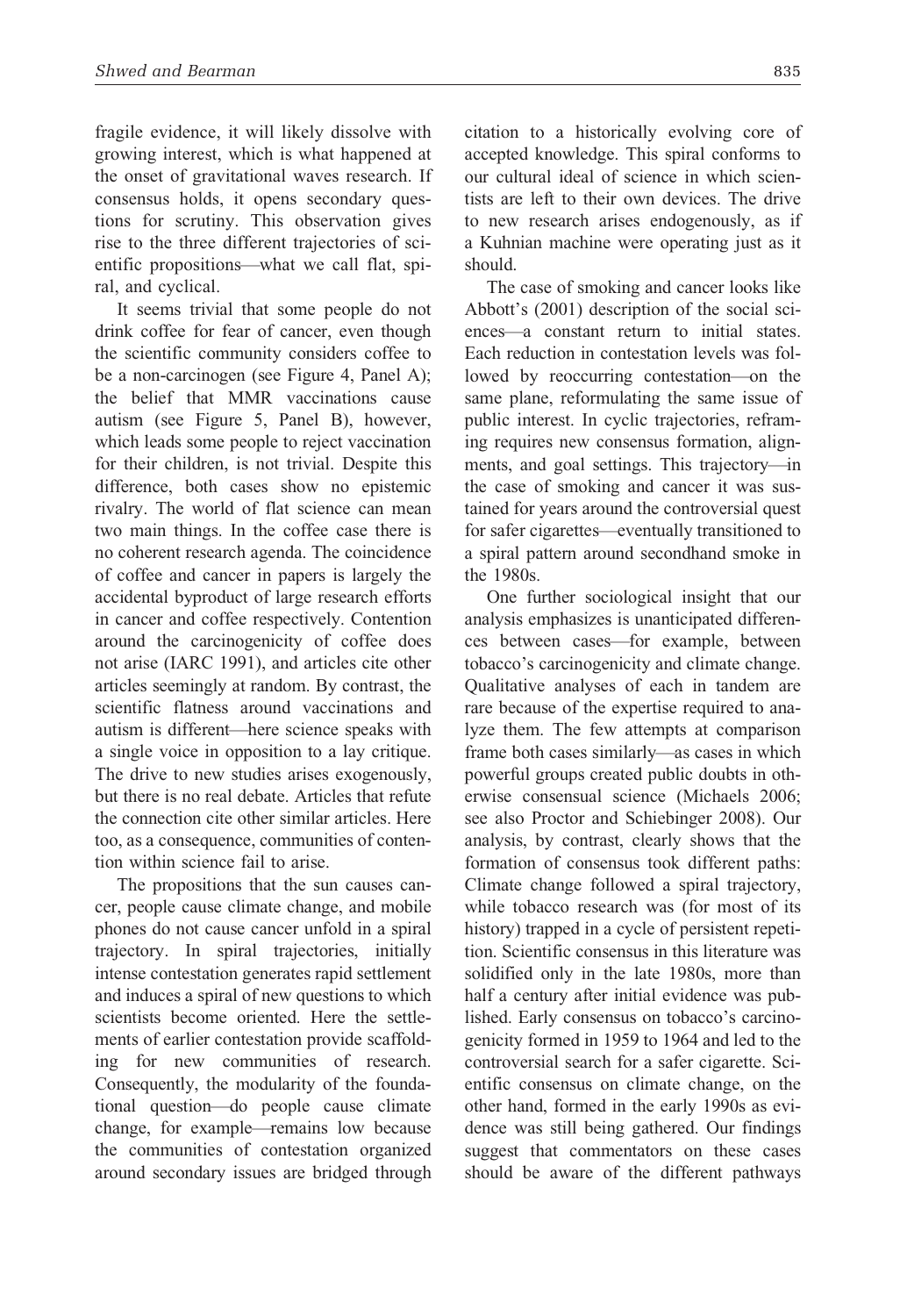agnotology takes. Tobacco firms directly invested in scientific research (Bero 2003), while climate change skeptics used the media and political office holders to cultivate doubt (Jacques, Dunlap, and Freeman 2008). Both strategies are effective in creating contestation —in the short run.

Our research strategy first asked the question—are the dynamics of consensus formation the same across these hotly contested propositions—and then answered it. Hopefully, development of approaches like ours within the sociology of science will lead us out of the cycle of persistent repetition by identifying new problems and new answers.

#### Acknowledgments

Comments from the editors of ASR, anonymous reviewers, and Harry Collins, Jonathan Cole, Gil Eyal, Bruno Latour, Douglas White, Balazs Vedres, Shamus Khan, Dan Lainer-Voss, Martha Poon, Rozlyn Redd, Dan Navon, William McAllister, and participants of the Lazarsfeld-Mellon interdisciplinary workshop and SUNBELT have greatly improved previous drafts. We thank Elizabeth Leicht and Mark Newman for their invaluable help in implementing the algorithm.

#### Funding

Support for this project came from the Paul Lazarsfeld Center for the Social Sciences, the Andrew Mellon Foundation, and the NIH Director's Pioneer Award program, part of the NIH Roadmap for Medical Research, through grant number 1 DP1 OD003635-01.

#### **Notes**

- 1. The distinction between benign contestation and epistemic rivalries harkens back to Kuhn's (1970) distinction between normal science and periods of crisis/revolution. Whereas Kuhn's focus is on different periods, we distinguish between forms of contestation that co-exist temporally.
- 2. At this time, consensus holds that smoking and solar radiation cause cancer and that humans are causing climate change. In Sleeper (1973), Woody Allen wakes up in a future where the consensus is that smoking improves health. This article is concerned with understanding when scientific consensus is established, not if it is true in some absolute way.
- 3. Merton (1957) suggests that citations are acts of debt payment, following a market metaphor. Latour (1987) argues that citations are rhetorical acts of mobilization, following a military metaphor. For current purposes, both lead to the same conclusion: citations are more likely to signal agreement (shown empirically in Hanney et al. 2005).
- 4. Of course, papers have a life of their own. For example, while Merton never explicitly argued that sociology of science should avoid analyzing knowledge, his 1973 book was read in this manner, and the string ''Merton (1973)'' was used to assert this (Hargens 2004). Reducing knowledge to its practitioners is not solely the vice of Mertonians. SSK added knowledge to the study of scientists, but they accept knowledge only as a property of a human actor. This view prevails in contemporary studies of expertise as Collins and Evans (2007) and Weinel (2008) indicate.
- 5. Community salience is also low when papers do not promote the same views but discuss different things and have little to do with each other. The nature of the data suggests that this too signals consensus.
- 6. While we reached this idea via Latour, it can be framed in Kuhnian (1970) terms, as the emergence of a paradigm, or in Lakatosian (1970) terms, that is, in new research programs that have yet to develop a core, auxiliary hypotheses form separate communities. When science matures, practitioners agree on a core and community demarcations dissolve.
- 7. Ending a word with a \* means that all characters following the previous string are accepted. Keywords are connected by OR within parentheses and AND between parentheses, so that a paper needs at least one word from each parentheses to be included in the dataset.
- 8. At the 100th percentile, the network is the cumulative network. At the 1st percentile, the network is similar to a sliding window with a width of 1. The median is akin to citation half-life, which is not only an intuitive cutoff point but also provides intuitive widths, usually of 3 to 6 years with outliers of 2 and up to 11.
- 9. Authority is a centrality measure for directed networks, assigning nodes with an authority score based on in-degree and a hub score based on outdegree. Each score's calculation weighs neighbors' scores on the other measure. This calculates papers' importance not only by their citation counts but by considering who is citing them.
- 10. Initial periods of fluctuating authorities occur when networks are very small. The slopes obtained by the cumulative approach converge to 1 when networks have more than 17 papers.
- 11. Experts' reports are not the only mechanism for consensus declaration, but they are the most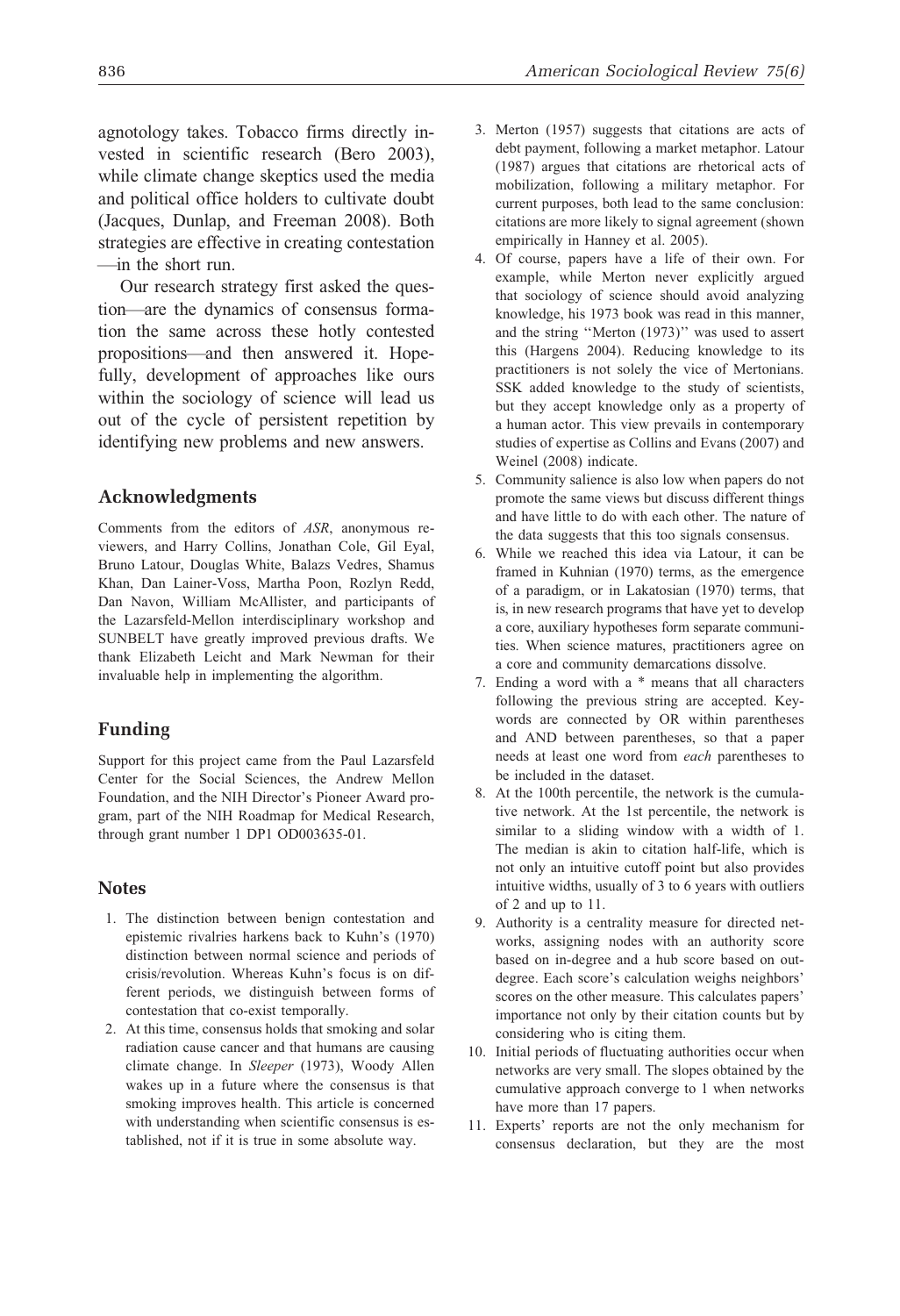authoritative and frequently used mechanism, and the one most often cited as proof.

- 12. Because the IARC was founded in 1965, we also note the first U.S. Surgeon General (1964) report on smoking. We also note the 1992 EPA report because of its importance (see Kabat 2008).
- 13. See also the online supplement.
- 14. Collins's detailed review of the field starts at 1966. We grayed out the earlier years that our data covers.
- 15. As one reviewer noted, if everyone used our strategy it may be subjected to Goodhart's law: interested parties who in the past needed only to hire a well-respected scholar may attempt to publish papers and manipulate citations to create a false sense of consensus. We should be so fortunate. The fact that a useful measure may be manipulated in the future provides little reason to abandon it.

#### References

- Abbott, Andrew. 2001. The Chaos of Disciplines. Chicago: University of Chicago Press.
- Allen, Woody. (Director). 1973. Sleeper. Rollins-Joffe **Productions**
- Ashar, Hanna and Jonathan Z. Shapiro. 1990. ''Are Retrenchment Decisions Rational? The Role of Information in Times of Budgetary Stress.'' Journal of Higher Education 61:121–41.
- Bero, Lisa. 2003. ''Implications of the Tobacco Industry Documents for Public Health and Policy.'' Annual Review of Public Health 24:267–88.
- Bhutani, Vinod, Lois Johnson, and Emidio Sivieri. 1999. ''Predictive Ability of a Predischarge Hour-Specific Serum Bilirubin for Subsequent Significant Hyperbilirubinemia in Healthy Term and Near-Term Newborns.'' Pediatrics 103:6–14.
- Biglan, Anthony. 1973. ''Characteristics of Subject Matter in Different Academic Areas.'' Journal of Applied Psychology 57:195–203.
- Bourdieu, Pierre. 1975. ''The Specificity of the Scientific Field and the Social Conditions of the Progress of Reason.'' Social Science Information 14:19–47.
- Boykoff, Maxwell T. and Jules R. Boykoff. 2004. ''Balance as Bias: Global Warming and the U.S. Prestige Press.'' Global Environmental Change: Human and Policy Dimensions 14:125–36.
- Brandt, Allan M. 1998. ''Blow Some My Way: Passive Smoking, Risk and American Culture.'' Pp. 164–88 in Ashes to Ashes: The History of Smoking and Health, edited by S. L. Lock, A. Reynolds, and E. M. Tansey. Atlanta: Rodopi.
- Cardis, E. et al. 2010. ''Brain Tumour Risk in Relation to Mobile Telephone Use: Results of the INTER-PHONE International Case-Control Study.'' International Journal of Epidemiology 39:675–94.
- Cole, Jonathan R. and Harriet Zuckerman. 1975. ''The Emergence of a Scientific Specialty: The Self Exemplifying Case of the Sociology of Science.'' Pp. 139– 74 in The Idea of Social Structure: Papers in Honor of Robert K. Merton, edited by L. A. Coser. New York: Harcourt Brace Jovanovich.
- Cole, Stephen. 1983. ''The Hierarchy of the Sciences.'' American Journal of Sociology 89:111–39.
- Collins, Harry M. 1974. ''The TEA Set: Tacit Knowledge and Scientific Networks.'' Science Studies 4:165–86.
- ———. 1975. ''The Seven Sexes: A Study in the Sociology of a Phenomenon, or the Replication of Experiments in Physics.'' Sociology 9:205–224.
- -. 1992. Changing Order. Chicago: University of Chicago Press.
- -. 2004. Gravity's Shadow: The Search for Gravitational Waves. Chicago: University of Chicago Press.
- Collins, Harry M. and Robert Evans. 2002. ''The Third Wave of Science Studies: Studies of Expertise and Experience.'' Social Studies of Science 32:235–96.
- -. 2007. Rethinking Expertise. Chicago: Chicago University Press.
- Csardi, Gabor and Tamas Nepusz. 2006. ''The Igraph Software Package for Complex Network Research.'' InterJournal Complex Systems:1695.
- Elwood, J. Mark, Richard P. Gallagher, G. B. Hill, and J. C. G. Pearson. 1985. ''Cutaneous Melanoma in Relation to Intermittent and Constant Sun Exposure: The Western Canada Melanoma Study.'' International Journal of Cancer 35:427–33.
- Epstein, Steven. 1998. Impure Science: AIDS, Activism and the Politics of Knowledge. Berkeley: University of California Press.
- Evans, James A. 2007a. ''Consensus and Knowledge Production in an Academic Field.'' Poetics 35:1–21.
- ———. 2007b. ''Start-Ups in Science: Entrepreneurs, Diverse Backing, and Novelty Outside Business.'' Pp. 261–307 in The Sociology of Entrepreneurship, edited by M. Ruef and M. Lounsbury. Oxford: JAI Press.
- ———. 2008. ''Electronic Publication and the Narrowing of Science and Scholarship.'' Science 321:395– 99.
- Frickel, Scott and Neil Gross. 2005. ''A General Theory of Scientific/Intellectual Movements.'' American Sociological Review 70:204–232.
- Frickel, Scott and Kelly Moore, eds. 2006. The New Political Sociology of Science. Madison: University of Wisconsin Press.
- Fujimura, Joan. 1996. Crafting Science: A Sociohistory of the Quest for the Genetics of Cancer. Cambridge: Harvard University Press.
- Garfield, Eugene. 1972. "Citation Analysis as a Tool in Journal Evaluation: Journals Can Be Ranked by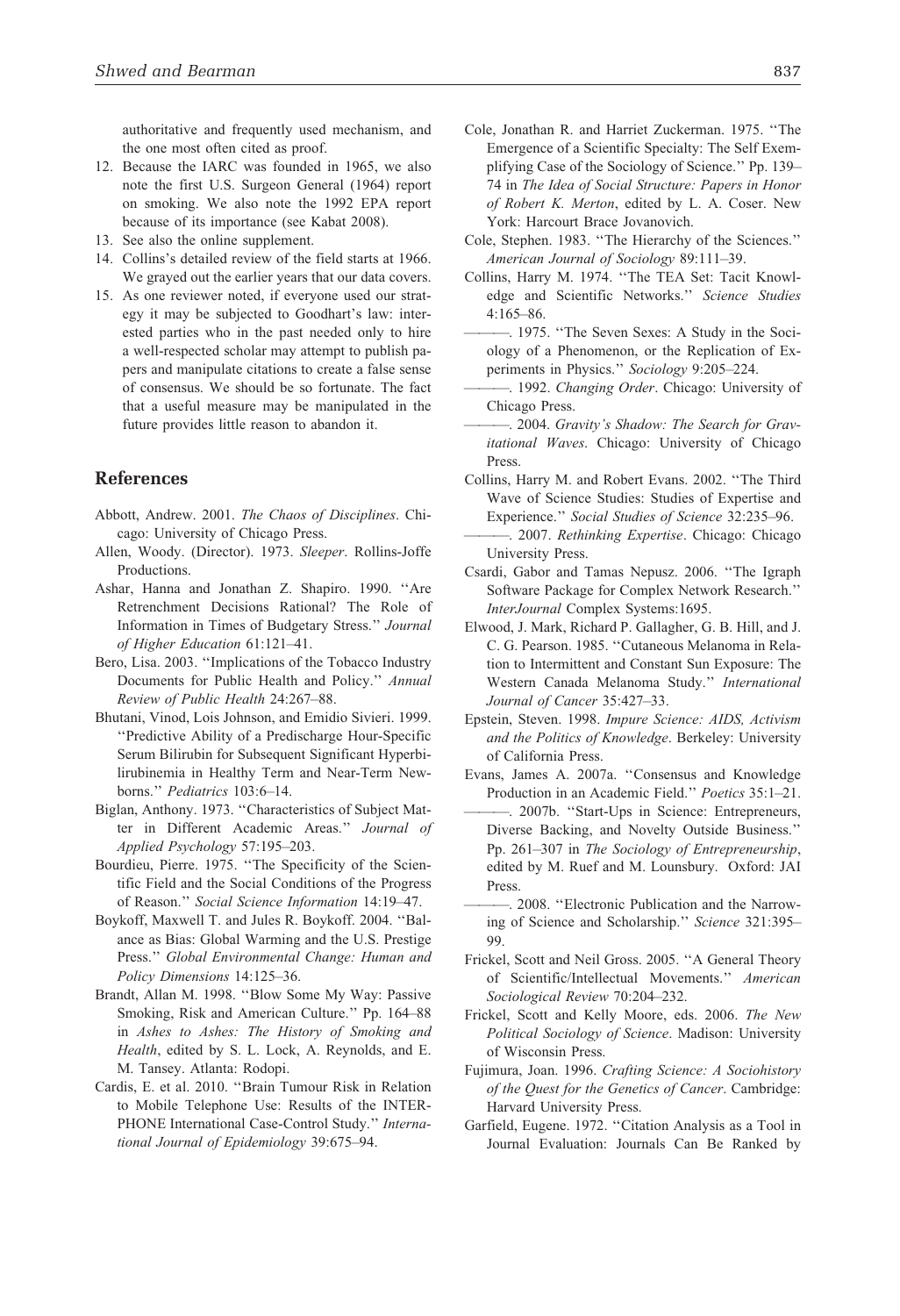Frequency and Impact of Citations for Science Policy Studies.'' Science 178:471.

- Gieryn, Thomas. 1996. ''Policing STS: A Boundary-Work Souvenir from the Smithsonian Exhibition on 'Science in Everyday Life.''' Science, Technology and Human Values 21:100–115.
	- -. 1999. Cultural Boundaries of Science. Chicago: Chicago University Press.
- Glanz, Jason M., David L. McClure, David J. Magid, Matthew F. Daley, Eric K. France, Daniel A. Salmon, and Simon J. Hambidge. 2009. ''Parental Refusal of Pertussis Vaccination Is Associated With an Increased Risk of Pertussis Infection in Children.'' Pediatrics 123:1446–51.
- Hanney, Steve, Lain Frame, Jonathan Grant, Martin Buxton, Tracy Young, and Grant Lewison. 2005. ''Using Categorizations of Citations when Assessing the Outcomes from Health Research." Scientometrics 65:357–79.
- Hargens, Lowell L. 1988. ''Scholarly Consensus and Journal Rejection Rates.'' American Sociological Review 53:139–51.
- ———. 2004. ''What is Mertonian Sociology of Science?'' Scientometrics 60:63–70.
- Hargens, Lowell L. and Lisa Kellywilson. 1994. ''Determinants of Disciplinary Discontent.'' Social Forces 72:1177–95.
- Hess, David J. 1995. Science and Technology in a Multicultural World. New York: Columbia University Press.
	- ———. 2006. ''Antiangiogenesis Research and the Dynamics of Scientific Fields: Historical and Institutional Perspectives in the Sociology of Science.'' Pp. 122–47 in The New Political Sociology of Science, edited by S. Frickel and K. Moore. Madison: University of Wisconsin Press.
- International Agency for Research on Cancer (IARC). 1986. ''IARC Monographs on the Evaluation of Carcinogenic Risks to Humans.'' Tobacco Smoking, Vol. 38. Lyon, France: World Health Organization.
	- -. 1991. "IARC Monographs on the Evaluation of Carcinogenic Risks to Humans.'' Coffee, Tea, Mate, Methylxanthines and Methylglyoxa, Vol. 51. Lyon, France: World Health Organization.
- -. 1992. "IARC Monographs on the Evaluation of Carcinogenic Risks to Humans.'' Solar and Ultraviolet Radiation, Vol. 55. Lyon, France: World Health Organization.
- Intergovernmental Panel on Climate Change (IPCC). 1992. Climate Change: The 1990 and 1992 IPCC Assessment. Canada: IPCC.
	- -, 1995. Summaries for Policymakers of the Three Working Groups Report. Geneva, Switzerland: IPCC.
	- -. 2007. Climate Change 2007: The Physical Science Basis: Contribution of Working Group I to the Fourth Assessment Report of the Intergovernmental

Panel on Climate Change. Cambridge: Cambridge University Press.

- Jacques, Peter J., Riley E. Dunlap, and Mark Freeman. 2008. ''The Organization of Denial: Conservative Think Tanks and Environmental Skepticism.'' Environmental Politics 17:349–85.
- Jansen, Vincennt, N. Stollenwerk, H. J. Jensen, M. E. Ramsey, W. J. Edmunds, and C. J. Rhodes. 2003. ''Measles Outbreaks in a Population with Declining Vaccine Uptake.'' Science 301:804.
- Jasanoff, Sheila, ed. 2004. States of Knowledge. New York: Routledge.
- Kabat, Geoffrey. 2008. Hyping Health Risks: Environmental Hazards in Daily Life and the Science of Epidemiology. New York: Columbia University Press.
- Ketcham, Christopher. 2010. ''Warning: Your Cell Phone May Be Hazardous to Your Health.'' GQ, February, pp. 60–63.
- Kleinberg, Jon M. 1999. ''Authoritative Sources in a Hyperlinked Environment.'' Journal of the ACM 46:604–632.
- Kuhn, Thomas S. 1970. The Structure of Scientific Revolutions. Chicago: University of Chicago Press.
- Lakatos, Imre. 1970. "Falsification and the Methodology of Scientific Research Programmes.'' Pp. 91– 197 in Criticism and the Growth of Knowledge, edited by I. Lakatos and A. Musgrave. Cambridge: Cambridge University Press.
- Latour, Bruno. 1987. Science in Action: How to Follow Scientists and Engineers through Society. Cambridge: Harvard University Press.
- -. 1999. Pandora's Hope: Essays on the Reality of Science Studies. Cambridge: Harvard University Press.
- ———. 2004. Politics of Nature: How to Bring the Sciences into Democracy. Cambridge: Harvard University Press.
- ———. 2009. ''Is Walter Lippmann's Phantom Public More Visible on the Web?'' Presented at The Changing Dynamics of Public Controversies, Columbia University, New York, February 7.
- Leahey, Erin. 2005. ''Alphas and Asterisks: The Development of Statistical Significance Testing Standards in Sociology.'' Social Forces 84:1–24.
- Leicht, Elizabeth A., Gavin Clarkson, Kerby Shedden, and Mark E. J. Newman. 2007. ''Large-Scale Structure of Time Evolving Citation Networks.'' European Physical Journal 59:75–83.
- Leicht, Elizabeth A. and Mark E. J. Newman. 2008. ''Community Structure in Directed Networks.'' Physical Review Letters 100:118703.
- Martin, Brian and Evelleen Richards. 1995. ''Scientific Knowledge, Controversy, and Public Decision Making.'' Pp. 506–526 in Handbook of Science and Technology Studies, edited by S. Jassanoff, G. E. Markle, J. C. Peterson, and T. Pinch. Thousand Oaks, CA: Sage.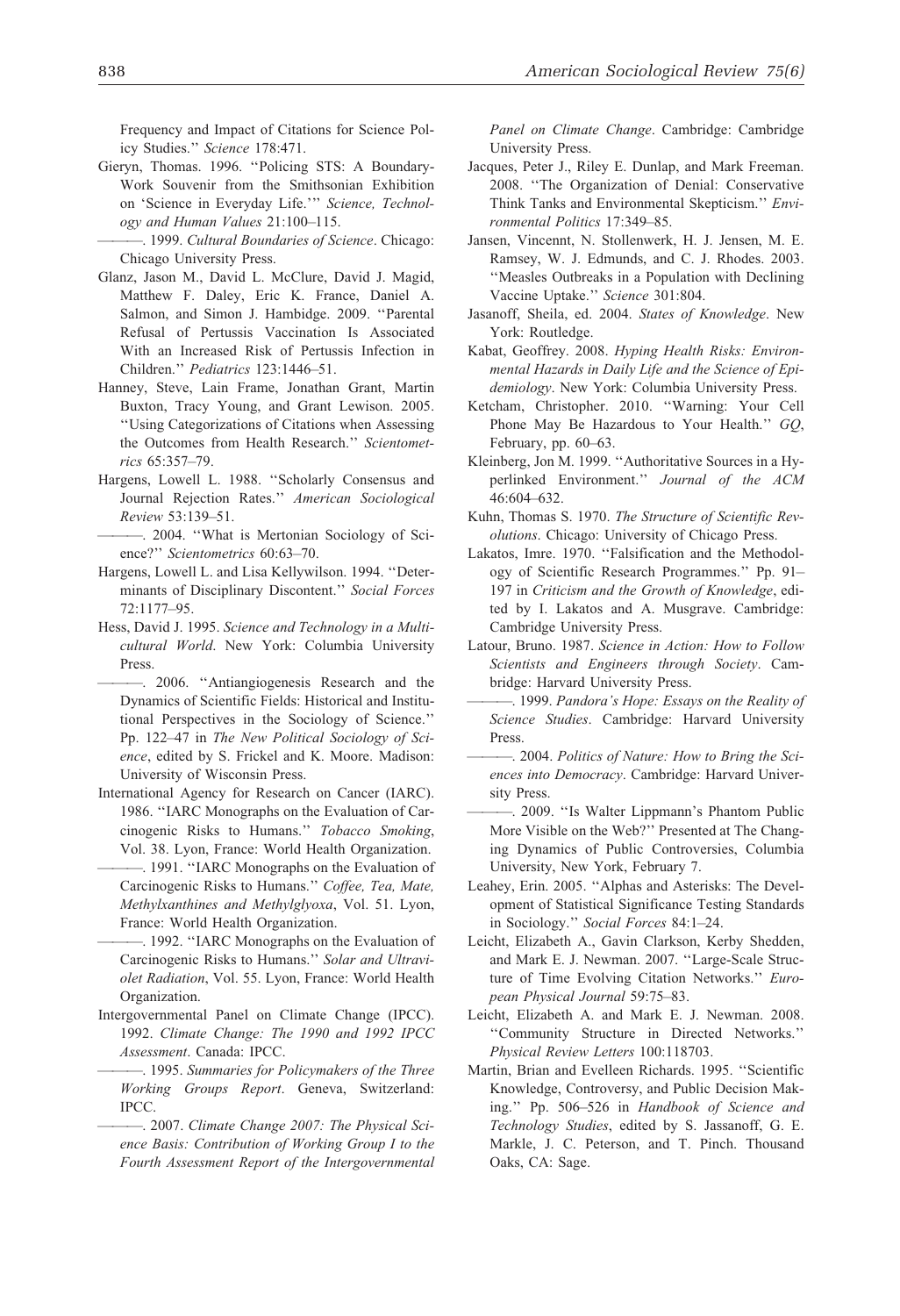- McCright, Aaron M. and Riley E. Dunlap. 2000. ''Challenging Global Warming as a Social Problem: An Analysis of the Conservative Movement's Counter-Claims.'' Social Problems 47:499–522.
- Merton, Robert K. 1957. ''Priorities in Scientific Discovery.'' American Sociological Review 22:635–59. -. 1973. The Sociology of Science. Chicago: University of Chicago Press.
- Michaels, David. 2006. ''Protecting Public Health in the Age of Contested and Product Defense.'' Annals of the New York Academy of Science 1076:149–62.
- Moody, James. 2004. ''The Structure of a Social Science Collaboration Network: Disciplinary Cohesion from 1963 to 1999.'' American Sociological Review 69:213–38.
- Moore, Kelly. 1996. ''Organizing Integrity: American Science and the Creation of Public Interest Organizations, 1955–1975.'' American Journal of Sociology 101:1592–1627.
- Mulkay, M. J., G. N. Gilbert, and S. Woolgar. 1975. ''Problem Areas and Research Networks in Science.'' Sociology 9:187–203.
- National Academy of Sciences (NAS), National Research Council Committee on Passive Smoking. 1986. Environmental Tobacco Smoke: Measuring Exposure and Assessing Health Effects. Washington, DC: National Academy of Sciences.
- Nelkin, Dorothy. 1995. ''Science Controversies: The Dynamics of Public Disputes in the United States.'' Pp. 444–56 in Handbook of Science and Technology Studies, edited by S. Jassanoff, G. E. Markle, J. C. Peterson, and T. Pinch. Thousand Oaks, CA: Sage.
- Newman, Mark E. J. 2006. ''Modularity and Community Structure in Networks.'' Proceedings of the National Academy of Sciences of the United States of America 103:8577–82.
- Oreskes, Naomi. 2004a. ''Science and Public Policy: What's Proof Got To Do With It?'' Environmental Science and Policy 7:369–83.
- ———. 2004b. ''Beyond the Ivory Tower: The Scientific Consensus on Climate Change.'' Science 306:1686.
- Owen-Smith, Jason and Walter W. Powell. 2008. ''Networks and Institutions.'' Pp. 276–98 in The SAGE Handbook of Organizational Institutionalism, edited by R. Greenwood, C. Oliver, R. Suddaby, and K. Sahlin-Andersson. London: Sage.
- Pickering, Andrew. 1993. ''The Mangle of Practice: Agency and Emergence in the Sociology of Science.'' American Journal of Sociology 99:559–89.
- Pinch, Trevor J. and Wiebe E. Bijker. 1984. ''The Social Construction of Facts and Artefacts: Or How the Sociology of Science and the Sociology of Technology might Benefit Each Other.'' Social Studies of Science 14:388–441.
- Powell, Walter W. and Jeannette A. Colyvas. 2008. ''Microfoundations of Institutional Theory.'' Pp.

276–98 in The SAGE Handbook of Organizational Institutionalism, edited by R. Greenwood, C. Oliver, R. Suddaby, and K. Sahlin-Andersson. London: Sage.

- Powell, Walter W., Douglas R. White, Kenneth W. Koput, and Jason Owen-Smith. 2005. ''Network Dynamics and Field Evolution: The Growth of Interorganizational Collaboration in the Life Sciences.'' American Journal of Sociology 110:1132–205.
- Price, Derek J. de S. 1965. ''Networks of Scientific Papers.'' Science 149:510–515.
- Proctor, Robert and Londa Schiebinger, eds. 2008. Agnotology: The Making and Unmaking of Ignorance. Stanford: Stanford University Press.
- R Development Core Team. 2008. R: A Language and Environment for Statistical Computing. Vienna, Austria: R Foundation for Statistical Computing.
- Reichardt, Jorg. 2009. Structure in Complex Networks. Berlin: Springer.
- Rowe, Gene, and Lynn J. Frewer. 2005. ''A Typology of Public Engagement Mechanisms.'' Science, Technology and Human Values 30:251–90.
- Salathe, Marcel, and Sebastian Bonhoeffer. 2008. ''The Effect of Opinion Clustering on Disease Outbreaks.'' Journal of The Royal Society Interface 5:1505–1508.
- Samet, Jonathan M. and Thomas A. Burke. 2001. ''Turning Science into Junk: The Tobacco Industry and Passive Smoking.'' American Journal of Public Health 91:1742–44.
- Shapin, Steven. 1994. A Social History of Truth: Civility and Science in Seventeenth-Century England. Chicago: University of Chicago Press.
- -. 1996. The Scientific Revolution. Chicago: University of Chicago Press.
- Simon, Bart. 2002. Undead Science. New Brunswick: Rutgers University Press.
- Small, Henry. 2006. ''Tracking and Predicting Growth Areas in Science.'' Scientometrics 68:595–610.
- Smith, Michael J., Susan S. Ellenberg, Louis M. Bell, and David M. Rubin. 2008. ''Media Coverage of the Measles-Mumps-Rubella Vaccine and Autism Controversy and Its Relationship to MMR Immunization Rates in the United States.'' Pediatrics 121:e836–43.
- Smith-Doerr, Laurel, Ivan M. Manev, and Polly Rizova. 2004. ''The Meaning of Success: Network Position and the Social Construction of Project Outcomes in an R&D Lab.'' Journal of Engineering and Technology Management 21:51–81.
- Star, Leigh S. and James R. Griesemer. 1989. ''Institutional Ecology, 'Translations' and Boundary Objects: Amateurs and Professionals in Berkeley's Museum of Vertebrate Zoology, 1907–39.'' Social Studies of Science 19:387–420.
- U.S. Department of Health and Human Services (USDHHS). 1986. The Health Consequences of Involuntary Smoking: A Report of the Surgeon General. Rockville, MD: U.S. DHHS, Public Health